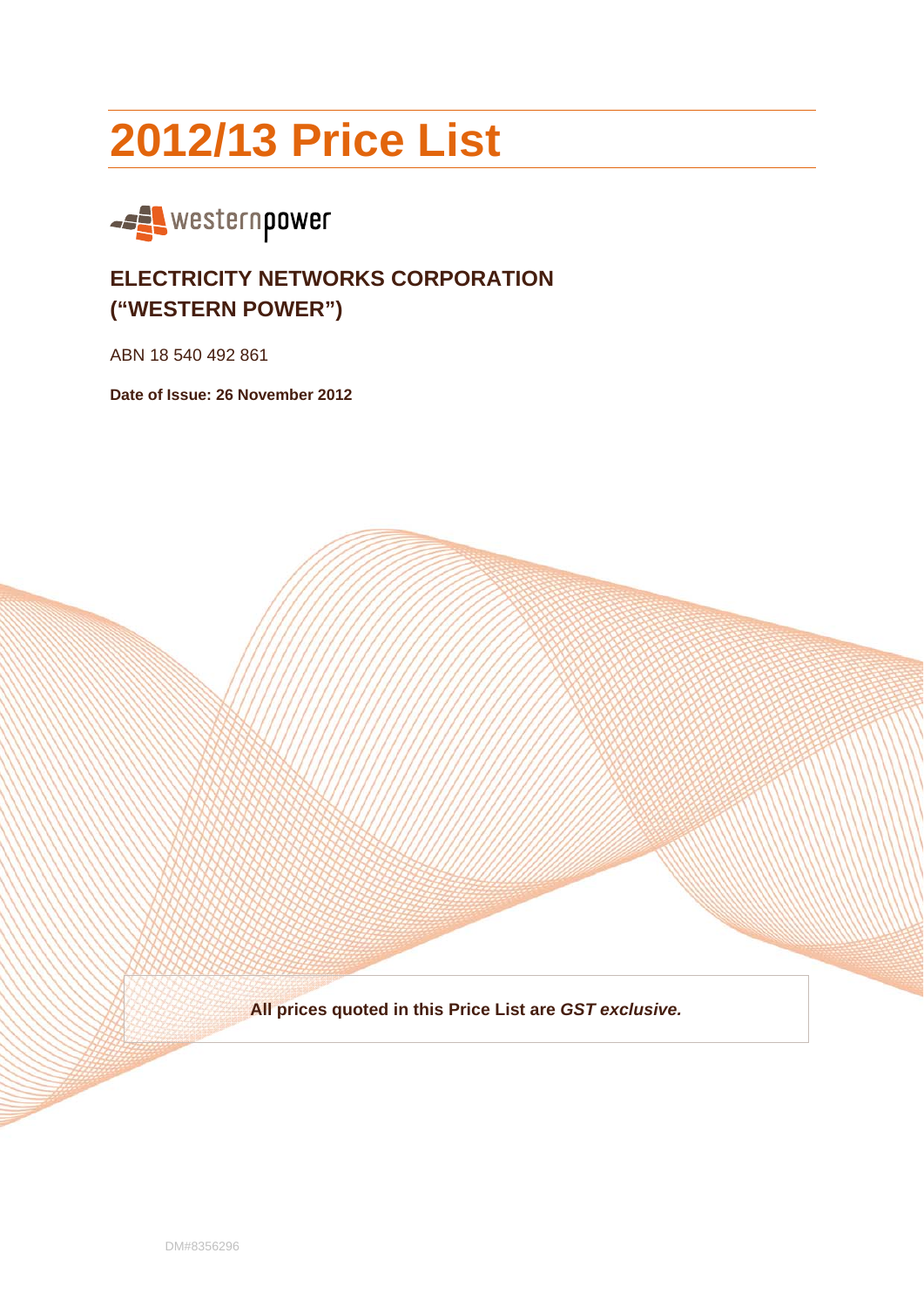# **Table of contents**

| 1            | <b>INTRODUCTION</b>                          |                                                                             |                |
|--------------|----------------------------------------------|-----------------------------------------------------------------------------|----------------|
| $\mathbf{2}$ | <b>REFERENCE SERVICES</b><br>1               |                                                                             |                |
| 3            | <b>DISTRIBUTION TARIFF APPLICATION GUIDE</b> |                                                                             |                |
|              | 3.1                                          | Reference Tariffs 1 and 2 (RT1 and RT2)                                     | $\overline{2}$ |
|              | 3.2                                          | Reference Tariffs 3 and 4 (RT3 and RT4)                                     | $\overline{2}$ |
|              | 3.3                                          | Reference Tariff 5 (RT5)                                                    | 3              |
|              | 3.4                                          | Reference Tariff 6 (RT6)                                                    | $\overline{4}$ |
|              | 3.5                                          | Reference Tariff 7 (RT7)                                                    | 4              |
|              | 3.6                                          | Reference Tariff 8 (RT8)                                                    | 6              |
|              | 3.7                                          | Reference Tariff 9 (RT9)                                                    | $\overline{7}$ |
|              | 3.8                                          | Reference Tariff 10 (RT10)                                                  | $\overline{7}$ |
|              | 3.9                                          | Reference Tariff 11 (RT11)                                                  | 8              |
|              |                                              | 3.10 Reference Tariff 12 (RT12)                                             | $\overline{9}$ |
|              |                                              | 3.11 Reference Tariffs 13 and 14 (RT13 and RT14)                            | 10             |
|              |                                              | 3.12 Reference Tariffs 15 and 16 (RT15 and RT16)                            | 10             |
| 4            |                                              | <b>TRANSMISSION TARIFF APPLICATION GUIDE</b>                                | 11             |
|              | 4.1                                          | Transmission Reference Tariff 1 (TRT1)                                      | 11             |
|              | 4.2                                          | Transmission Reference Tariff 2 (TRT2)                                      | 12             |
| 5            |                                              | <b>PRICE TABLES</b>                                                         | 13             |
|              | 5.1                                          | Prices for energy-based tariffs on the distribution network                 | 13             |
|              | 5.2<br><b>RT11)</b>                          | Prices for demand-based tariffs on the distribution network (RT5 to RT8 and | 15             |
|              | 5.3                                          | <b>Transmission prices</b>                                                  | 20             |
| 6            |                                              | <b>NON REFERENCE SERVICE TARIFFS</b>                                        | 26             |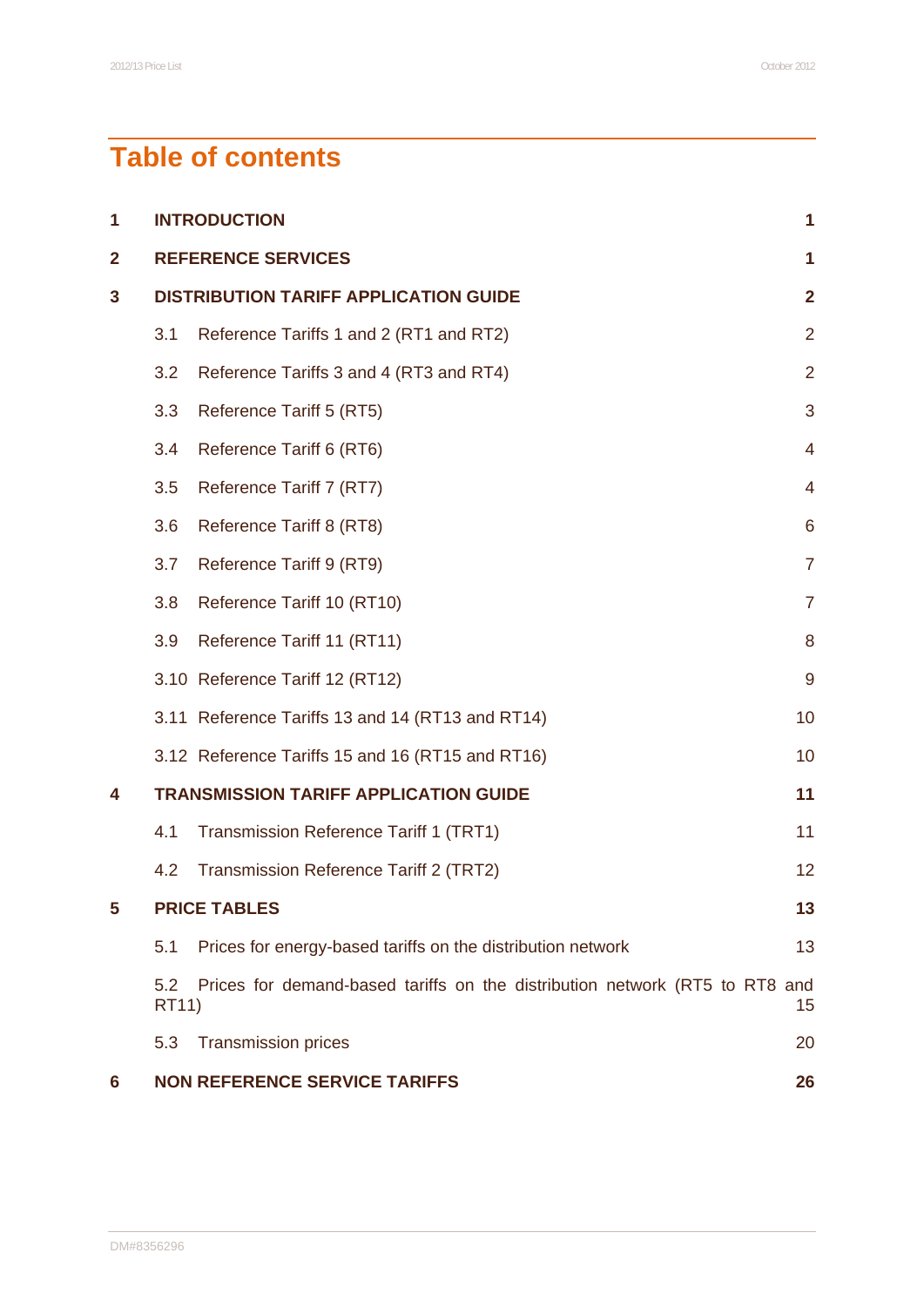# **1 INTRODUCTION**

This document details Western Power's Price List. For the purpose of section 5.1(f) of the *Electricity Networks Access Code 2004* this document forms part of Western Power's Access Arrangement.

For the avoidance of doubt, the prices within this Price List will apply to all consumption from 1 February 2013 until 30 June 2013. Where consumption is metered with an accumulation meter and the meter reading interval causes some of the metered consumption to lie within the period covered by this price list and the remainder within a previous or subsequent period not covered by this price list, the consumption covered by this price list will be determined by prorating the metered consumption uniformly on a daily basis.

Section 2 lists the reference tariffs for the reference services provided by Western Power as stated in the company's access arrangement.

Sections 3 and 4 detail the reference tariffs, which are based on a number of components. The total charge payable by users under each reference tariff represents the sum of the amounts payable for each component within the relevant reference tariff.

Section 5 details all of the prices that are required to calculate the charges.

Included in section 6 are fees that are referred to in the Applications and Queuing Policy. Western Power treats these as non-reference services but notes that the list of nonreference service tariffs included in section 6 does not include tariffs for all non-reference services provided by Western Power.

# **2 REFERENCE SERVICES**

The following table details which reference tariff is applicable to each of the reference services.

| <b>Reference Service</b>                                 | <b>Reference Tariff</b> |
|----------------------------------------------------------|-------------------------|
| A1 - Anytime Energy (Residential) Exit Service           | RT <sub>1</sub>         |
| A2 - Anytime Energy (Business) Exit Service              | RT <sub>2</sub>         |
| A3 - Time of Use Energy (Residential) Exit Service       | RT <sub>3</sub>         |
| A4 - Time of Use Energy (Business) Exit Service          | RT4                     |
| A5 - High Voltage Metered Demand Exit Service            | RT <sub>5</sub>         |
| A6 - Low Voltage Metered Demand Exit Service             | RT <sub>6</sub>         |
| A7 - High Voltage Contract Maximum Demand Exit Service   | RT7                     |
| A8 - Low Voltage Contract Maximum Demand Exit Service    | RT <sub>8</sub>         |
| A9 - Streetlighting Exit Service                         | RT <sub>9</sub>         |
| A10 - Un-Metered Supplies Exit Service                   | <b>RT10</b>             |
| A11 - Transmission Exit Service                          | TRT <sub>1</sub>        |
| B1 - Distribution Entry Service                          | <b>RT11</b>             |
| B2 - Transmission Entry Service                          | TRT <sub>2</sub>        |
| C1 - Anytime Energy (Residential) Bi-directional Service | <b>RT13</b>             |
| C2 - Anytime Energy (Business) Bi-directional Service    | <b>RT14</b>             |
| C3 - Time of Use (Residential) Bi-directional Service    | <b>RT15</b>             |
| C4 - Time of Use (Business) Bi-directional Service       | <b>RT16</b>             |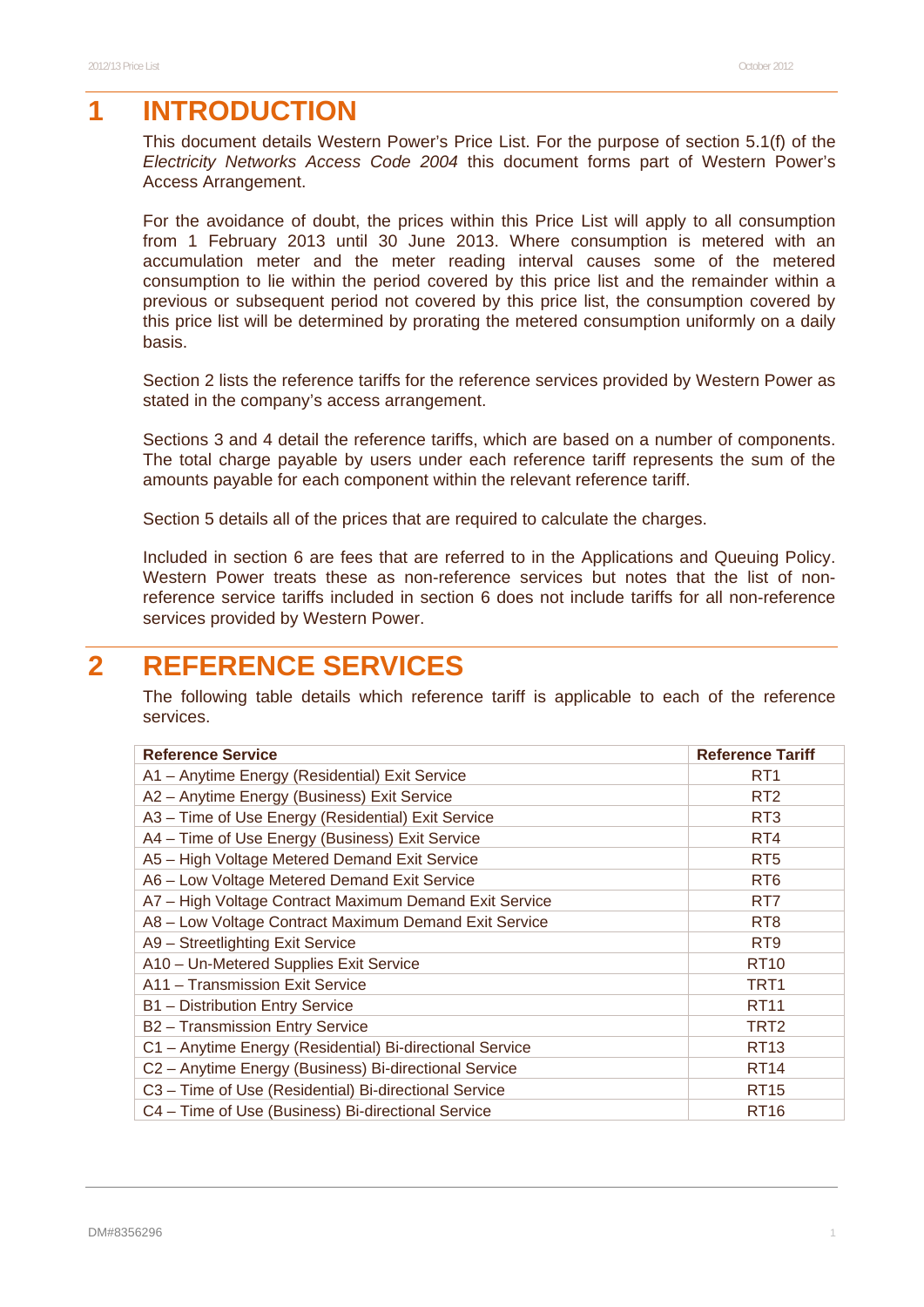# **3 DISTRIBUTION TARIFF APPLICATION GUIDE**

Within this price list the transmission and distribution components of the bundled charges are published, where applicable. The bundled charge is applicable when calculating the charge for the reference tariff, unless otherwise indicated.

For the avoidance of doubt, the bundled charge is the sum of the distribution and transmission components of the charge.

### **3.1 Reference Tariffs 1 and 2 (RT1 and RT2)**

Reference Tariffs RT1 and RT2 consist of:

- (a) a fixed use of system charge (detailed in Table 1) which is payable each day;
- (b) a variable use of system charge calculated by multiplying the energy price (detailed in Table 1) by the quantity of electricity consumed at an exit point (expressed in kWh);
- (c) a fixed metering charge per revenue meter (detailed in Table 1) which is payable each day; and
- (d) a variable metering charge calculated by multiplying the variable price (detailed in Table 1) by the quantity of electricity consumed at an exit point (expressed in kWh).

### **3.2 Reference Tariffs 3 and 4 (RT3 and RT4)**

Reference Tariffs RT3 and RT4 consist of:

- (a) a fixed use of system charge (detailed in Table 1) which is payable each day;
- (b) an on-peak use of system variable charge calculated by multiplying the on-peak energy price (detailed in Table 1) by the quantity of on-peak electricity consumed at an exit point (expressed in kWh);
- (c) an off-peak use of system variable charge calculated by multiplying the off-peak energy price (detailed in Table 1) by the quantity of off-peak electricity consumed at an exit point (expressed in kWh);
- (d) a fixed metering charge per revenue meter (detailed in Table 1) which is payable each day;
- (e) an on-peak variable metering charge calculated by multiplying the on-peak variable price (detailed in Table 1) by the quantity of on-peak electricity consumed at an exit point (expressed in kWh); and
- (f) an off-peak variable metering charge calculated by multiplying the off-peak variable price (detailed in Table 1) by the quantity of off-peak electricity consumed at an exit point (expressed in kWh).

#### **Notes:**

1. The on and off peak periods for these tariffs are defined in the following table (all times are Western Standard Time (WST)):

|     | Monday – Friday (includes public holidays) |                    |                         | <b>Saturday - Sunday</b> |
|-----|--------------------------------------------|--------------------|-------------------------|--------------------------|
|     | Off-peak                                   | <b>On-Peak</b>     | <b>Off-Peak</b>         | <b>Off-Peak</b>          |
| RT3 | $12:00$ am – 7:00am                        | $7:00am - 9:00pm$  | $9:00$ pm $-12:00$ am   | All times                |
| RT4 | $12:00$ am – 8:00am                        | $8:00am - 10:00pm$ | $10:00$ pm $- 12:00$ am | All times                |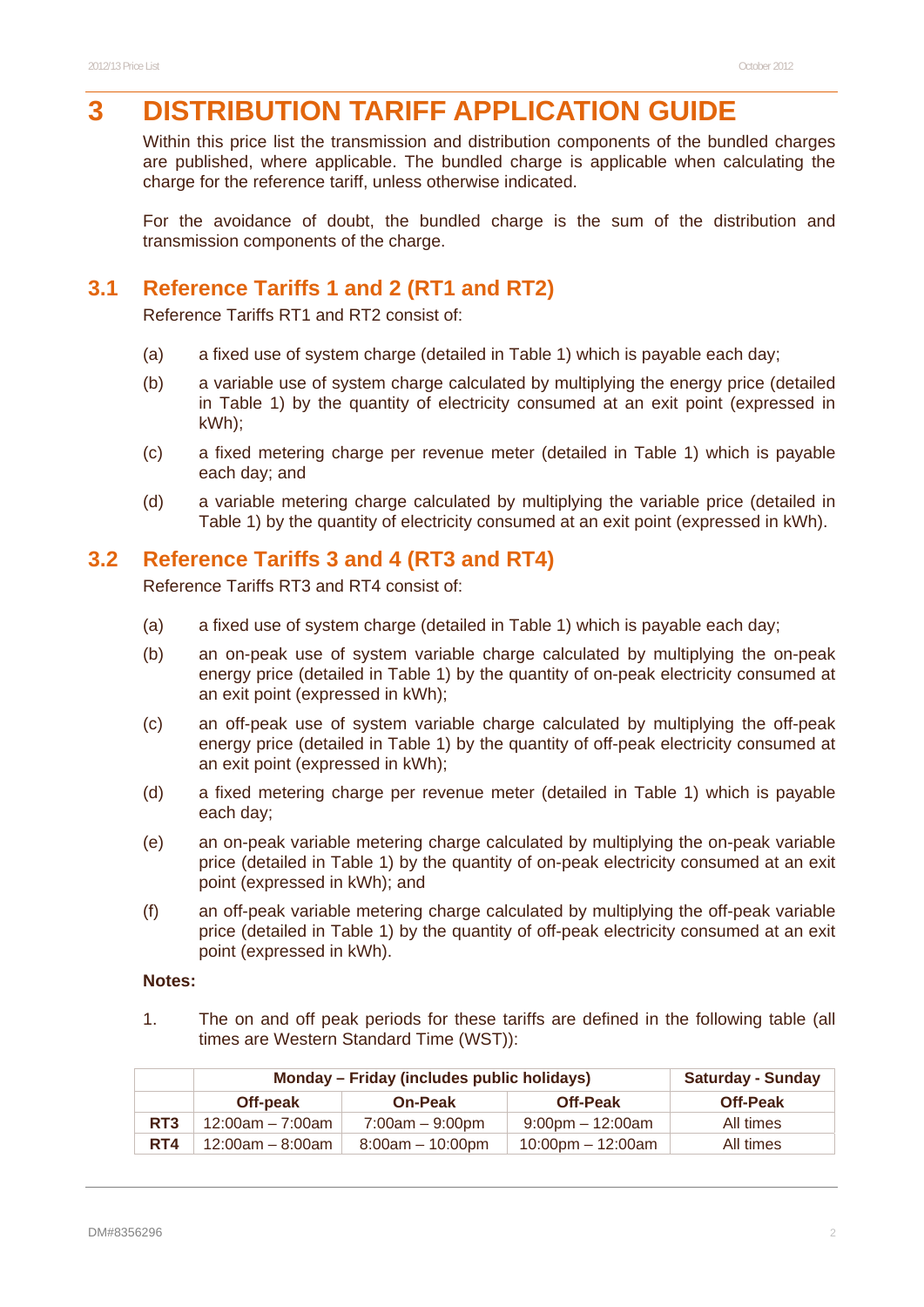# **3.3 Reference Tariff 5 (RT5)**

#### **3.3.1 Tariff Calculation**

Reference Tariff RT5 consists of:

- (a) a fixed metered demand charge (detailed in Table 4) which is payable each day based on the rolling 12-month maximum half-hourly demand at an exit point (expressed in kVA) multiplied by (1-Discount);
- (b) a variable metered demand charge calculated by multiplying the demand price (in excess of the lower threshold and detailed in Table 4) by the rolling 12-month maximum half-hourly demand at an exit point (expressed in kVA) minus the lower threshold with the result multiplied by (1-Discount);
- (c) if the metered demand is greater than 1,000 kVA a variable demand length charge calculated by multiplying the demand length price (detailed in Table 7) by the electrical distance to the zone substation by the rolling 12-month maximum halfhourly demand (expressed in kVA) minus 1,000 kVA (Note: a different rate applies after 10 km); and
- (d) a fixed metering charge per revenue meter (detailed in Table 9) which is payable each day.

#### **Notes:**

1. The on and off peak periods for this tariff are defined in the following table (all times are Western Standard Time (WST)):

| Monday – Friday (includes public holidays) | <b>Saturday - Sunday</b> |                   |                 |
|--------------------------------------------|--------------------------|-------------------|-----------------|
| Off-peak                                   | <b>On-Peak</b>           | <b>Off-Peak</b>   | <b>Off-Peak</b> |
| $12:00$ am – 8:00am                        | $8:00am - 10:00pm$       | 10:00pm – 12:00am | All times       |

#### **3.3.2 Discount**

A discount, based on the percentage of off peak energy consumption (as a proportion of the total energy consumption), applies to this tariff.

The Discount is defined as:

| For $MD < 1,000$ kVA               | (E <sub>Off Peak</sub> /E <sub>Total</sub> ) * DF                   |
|------------------------------------|---------------------------------------------------------------------|
| For $1,000 \leq MD \leq 1,500$ kVA | $((1500 - MD)/500)$ * $(E_{\text{Off Peak}}/E_{\text{Total}})$ * DF |
| For $MD \implies 1,500$ kVA        |                                                                     |

Where:

| MD                    | is the rolling 12-month maximum half-hourly demand at an exit point<br>(expressed in kVA); |
|-----------------------|--------------------------------------------------------------------------------------------|
| DF                    | is the discount factor, which is set at 50%                                                |
| $E_{\text{Off Peak}}$ | is the total off peak energy for the billing period (expressed in kWh);<br>and             |
| $E_{\text{Total}}$    | is the total energy (both on and off peak) for the billing period<br>(expressed in kWh).   |

#### **Notes:**

1. This discount does not apply to the demand-length portion of the charge.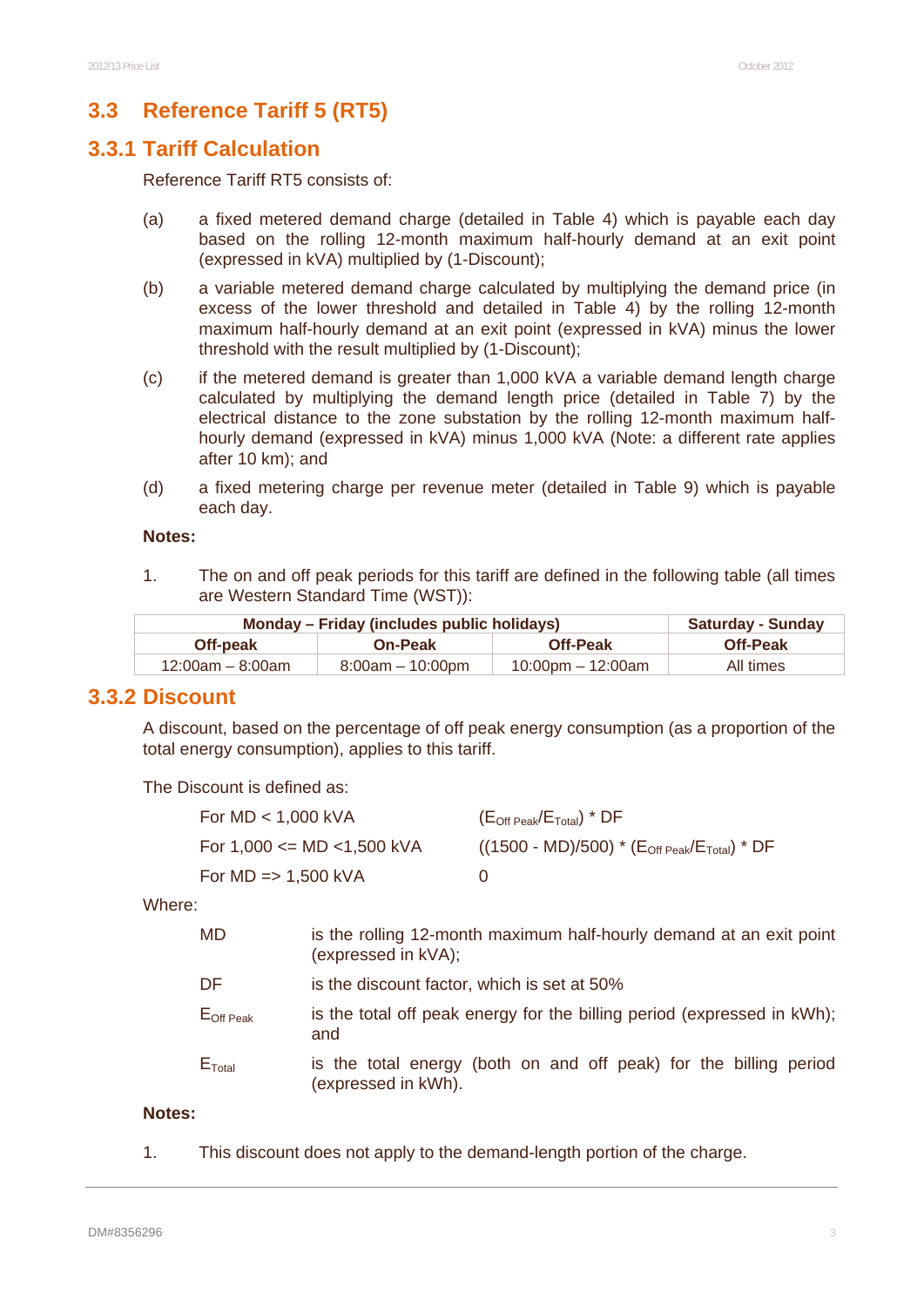# **3.4 Reference Tariff 6 (RT6)**

#### **3.4.1 Tariff Calculation**

Reference Tariff RT6 consists of:

- (a) a fixed metered demand charge (detailed in Table 5) which is payable each day based on the rolling 12-month maximum half-hourly demand at an exit point (expressed in kVA) multiplied by (1-Discount);
- (b) a variable metered demand charge (detailed in Table 5) calculated by multiplying the demand price (in excess of lower threshold) by the rolling 12-month maximum half-hourly demand at an exit point (expressed in kVA) minus the lower threshold with the result multiplied by (1-Discount);
- (c) if the metered demand is equal to or greater than 1,000 kVA a variable demand length charge calculated by multiplying the demand length price (detailed in Table 7) by the electrical distance to the zone substation by the rolling 12-month maximum half-hourly demand (expressed in kVA) minus 1,000 kVA (Note: a different rate applies after 10 km); and
- (d) a fixed metering charge per revenue meter (detailed in Table 9) which is payable each day

#### **Notes:**

- 1. This tariff is similar to RT5 in section 3.3 but for customers connected at low voltage. The higher tariff rates reflect the additional cost of using the low voltage network.
- 2. The on and off peak periods for this tariff are defined in the following table (all times are Western Standard Time (WST)):

| Monday – Friday (includes public holidays) | <b>Saturday - Sunday</b> |                   |                 |
|--------------------------------------------|--------------------------|-------------------|-----------------|
| Off-peak                                   | <b>On-Peak</b>           | <b>Off-Peak</b>   | <b>Off-Peak</b> |
| $12:00$ am – 8:00am                        | $8:00am - 10:00pm$       | 10:00pm – 12:00am | All times       |

#### **3.4.2 Discount**

Identical to RT5 detailed in section 3.3.2.

# **3.5 Reference Tariff 7 (RT7)**

#### **3.5.1 Tariff Calculation**

Reference Tariff RT7 consists of:

- (a) If the contracted maximum demand (CMD) is less than 7,000 kVA:
	- i. a fixed demand charge for the first 1,000 kVA (detailed in Table 6) which is payable each day; plus
	- ii. a variable demand charge calculated by multiplying the applicable demand price (detailed in Table 6) by the CMD at an exit point (expressed in kVA) minus 1,000 kVA; plus
	- iii. a variable demand length charge calculated by multiplying the demand length price (detailed in Table 7) by the electrical distance to the zone substation by the CMD (expressed in kVA) minus 1,000 kVA (Note: a different rate applies after 10 km);
- (b) If the CMD is equal to or greater than 7,000 kVA: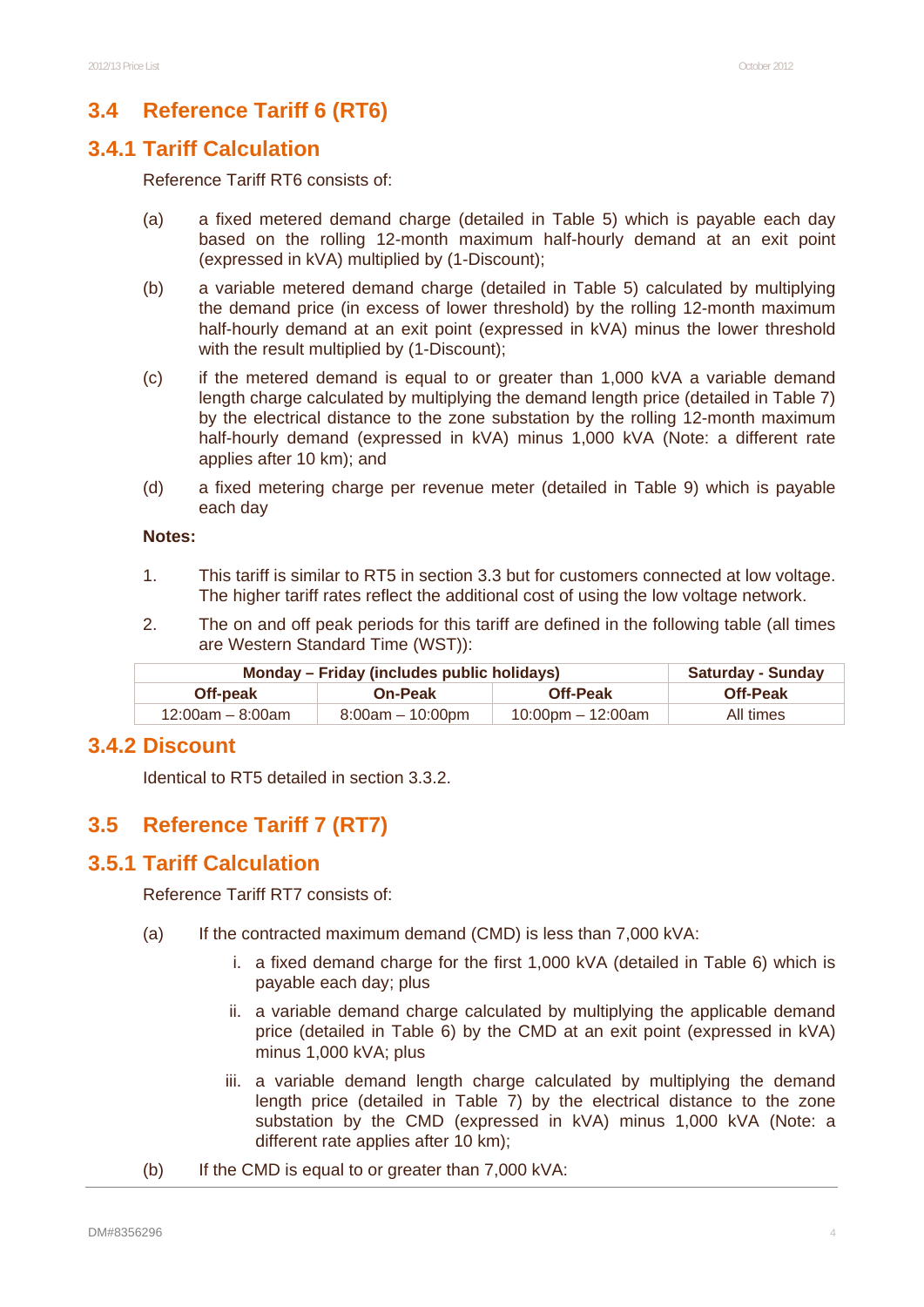- i. a variable demand charge calculated by multiplying the applicable demand price (detailed in Table 6) by the CMD at an exit point (expressed in kVA); plus
- ii. a variable demand length charge calculated by multiplying the demand length price (detailed in Table 8) by the electrical distance to the zone substation by the CMD (expressed in kVA) (Note: a different rate applies after 10 km);
- (c) a fixed metering charge per revenue meter (detailed in Table 9) which is payable each day;
- (d) a fixed administration charge (detailed in Table 10) which is payable each day; and
- (e) excess network usage charges (if applicable).

#### **Notes:**

1. For exit points located at the zone substation the fixed and demand charge specified in sections 3.5.1 (a)(i), (a)(ii) & (b)(i) is to be calculated using the transmission component only. In all other instances, the fixed and demand charge specified in sections 3.5.1 (a)(i), (a)(ii) & (b)(i) is to be calculated using the bundled charge.

#### **3.5.2 Excess Network Usage Charges**

An additional charge applies to this tariff where the peak half-hourly demand exceeds the nominated CMD during the billing period of the load.

The excess network usage charge (ENUC) is calculated by applying a factor to the excess usage as follows:

$$
ENUC = ENUC_{\text{ Transmission}} + ENUC_{\text{ Distribution}}
$$

**Where** 

|                          | $ENUC$ Transmission = ENUM * (PD – CMD) * DC Transmission / CMD                                                                               |
|--------------------------|-----------------------------------------------------------------------------------------------------------------------------------------------|
| <b>ENUC</b> Distribution | $=$ ENUM $*$ (PD $-$ CMD) $*$ (DC $_{Distribution}$ + DLC) / CMD                                                                              |
| <b>ENUM</b>              | is the Excess network usage multiplier factor, which is set at 2                                                                              |
| <b>PD</b>                | is the peak half-hourly demand during the billing period of the load<br>(expressed in kVA)                                                    |
| <b>CMD</b>               | is the nominated CMD for the billing period of the load (expressed<br>in $kVA$ )                                                              |
| $DC$ Transmission        | are the applicable transmission components of the fixed and<br>variable demand charges for the billing period for the nominated<br><b>CMD</b> |
| DC Distribution          | are the applicable distribution components of the fixed and variable<br>demand charges for the billing period for the nominated CMD           |
| <b>DLC</b>               | are the applicable variable demand length charges for the billing<br>period for the nominated CMD                                             |

#### **Notes:**

1. The ENUC does not include the metering or administration components of the tariff.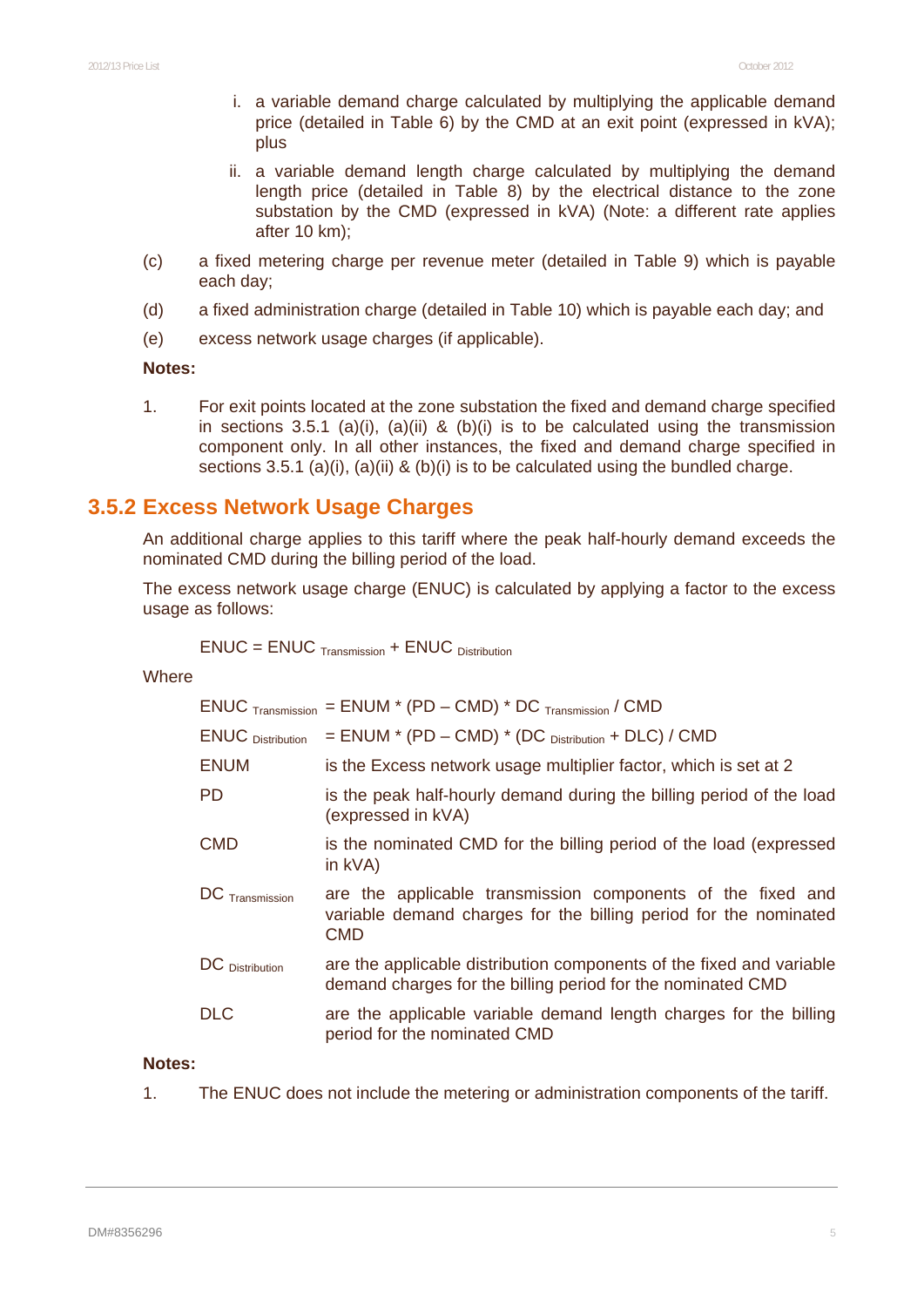### **3.6 Reference Tariff 8 (RT8)**

#### **3.6.1 Tariff Calculation**

Reference Tariff RT8 consists of:

- (a) If the contracted maximum demand (CMD) is less than 7,000 kVA:
	- i. a fixed demand charge for the first 1,000 kVA (detailed in Table 6) which is payable each day; plus
	- ii. a variable demand charge calculated by multiplying the applicable demand price (detailed in Table 6) by the CMD at an exit point (expressed in kVA) minus 1,000 kVA; plus
	- iii. a variable demand length charge calculated by multiplying the demand length price (detailed in Table 7) by the electrical distance to the zone substation by the CMD (expressed in kVA) minus 1,000 kVA (Note: a different rate applies after 10 km);
- (b) If the CMD is equal to or greater than 7,000 kVA:
	- i. a variable demand charge calculated by multiplying the applicable demand price (detailed in Table 6) by the CMD at an exit point (expressed in kVA); plus
	- ii. a variable demand length charge calculated by multiplying the demand length price (detailed in Table 8) by the electrical distance to the zone substation by the CMD (expressed in kVA) (Note: a different rate applies after 10 km);
- (c) a fixed low voltage charge (detailed in Table 11) which is payable each day;
- (d) a variable low voltage charge calculated by multiplying the low voltage demand price (detailed in Table 11) by the CMD at an exit point (expressed in kVA);
- (e) a fixed metering charge per revenue meter (detailed in Table 9) which is payable each day;
- (f) a fixed administration charge (detailed in Table 10) which is payable each day; and
- (g) excess network usage charges (if applicable).

#### **Notes:**

1. This tariff is identical to RT7 in section 3.5, with an additional low voltage charge to cover the use of transformers and LV circuits.

#### **3.6.2 Excess Network Usage Charges**

An additional charge applies to this tariff where the peak half-hourly demand exceeds the nominated CMD during the billing period of the load.

The excess network usage charge (ENUC) is calculated by applying a factor to the excess usage as follows:

$$
ENUC = ENUC_{\text{Transmission}} + ENUC_{\text{ Distribution}}
$$

**Where** 

 $ENUC$  Transmission =  $ENUM * (PD - CMD) * DC$  Transmission / CMD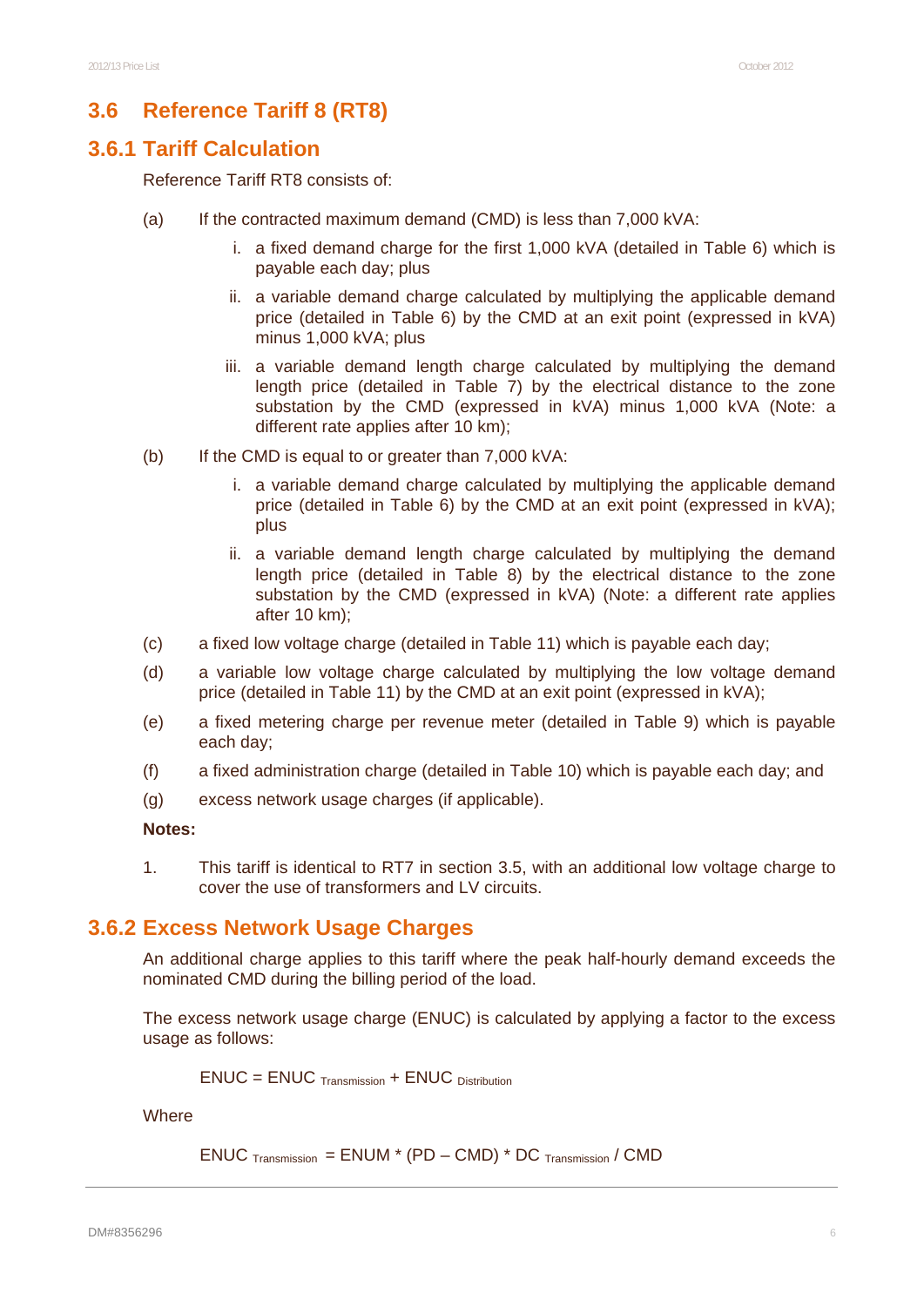ENUC  $_{\text{Distribution}}$  = ENUM \* (PD – CMD) \* (DC  $_{\text{Distribution}}$  + DLC + LVC) / CMD

- ENUM is the Excess network usage multiplier factor, which is set at 2
- PD is the peak half-hourly demand during the billing period of the load (expressed in kVA)
- CMD is the nominated CMD for the billing period of the load (expressed in kVA)
- DC Transmission are the applicable transmission components of the fixed and variable demand charges for the billing period for the nominated CMD
- DC Distribution are the applicable distribution components of the fixed and variable demand charges for the billing period for the nominated CMD
- DLC are the applicable variable demand length charges for the billing period for the nominated CMD
- LVC are the applicable additional fixed and additional demand (low voltage) charges for the billing period for the nominated CMD

#### **Notes:**

1. The ENUC does not include the metering or administration components of the tariff.

#### **3.7 Reference Tariff 9 (RT9)**

Reference Tariff RT9 consists of:

- (a) a fixed use of system charge (detailed in Table 1) which is payable each day;
- (b) a variable use of system charge calculated by multiplying the energy price (detailed in Table 1) by the estimated quantity of electricity consumed at an exit point (expressed in kWh and is based on the lamp wattage and illumination period); and
- (c) a fixed asset charge based on the type of streetlight asset supplied (detailed in Table 2 and Table 3).

#### **3.8 Reference Tariff 10 (RT10)**

Reference Tariff RT10 consists of:

- (a) a fixed use of system charge (detailed in Table 1) which is payable each day; and
- (b) a variable use of system charge calculated by multiplying the energy price (detailed in Table 1) by the estimated quantity of electricity consumed at an exit point (expressed in kWh and based on the nameplate rating of the connected equipment and the hours of operation).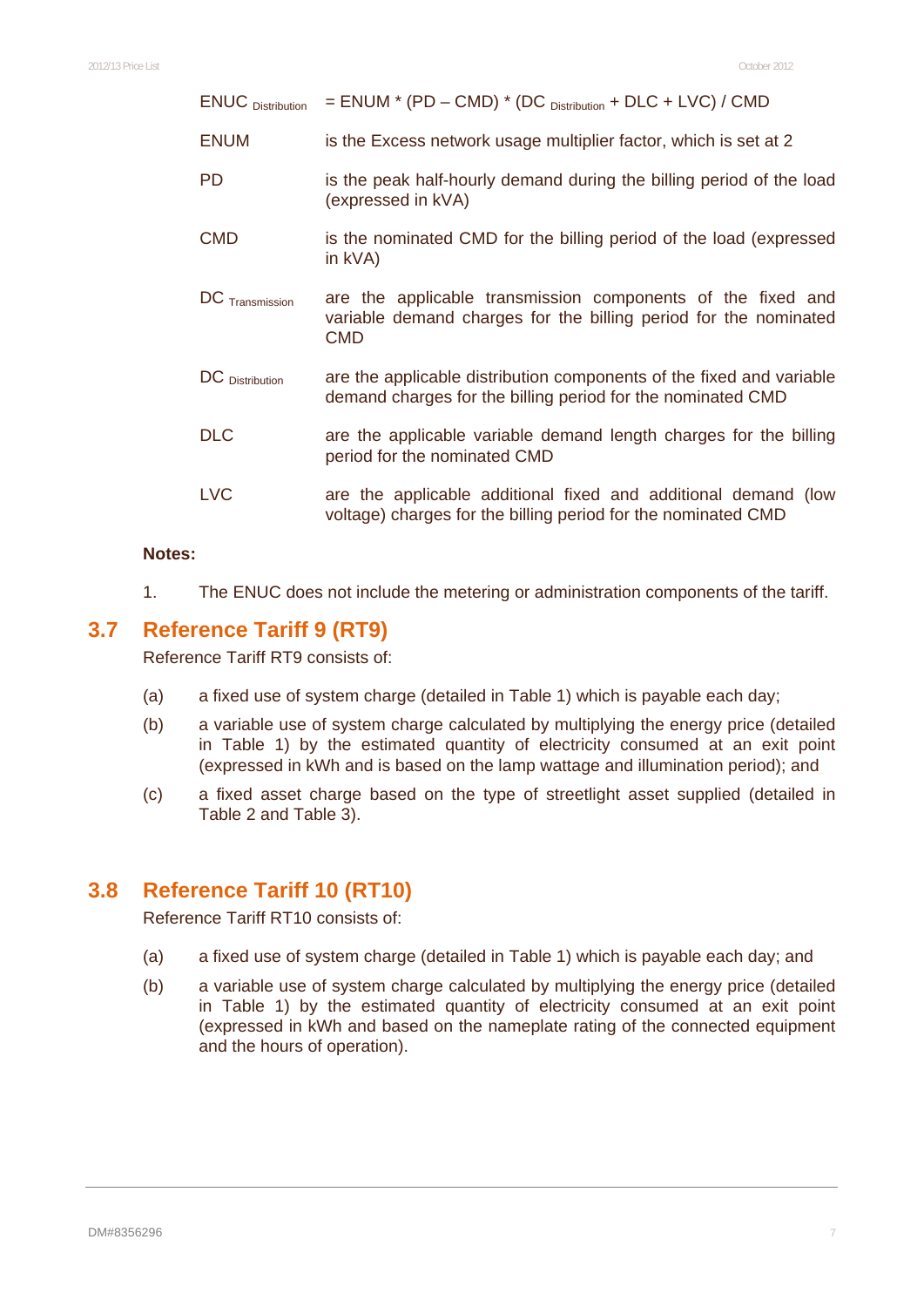# **3.9 Reference Tariff 11 (RT11)**

### **3.9.1 Tariff Calculation**

Reference Tariff RT11 consists of:

- (a) a variable connection charge calculated by multiplying the connection price (detailed in Table 12) by the loss-factor adjusted declared sent-out capacity (DSOC) at the entry point (expressed in kW);
- (b) a variable control system service charge calculated by multiplying the control system service price (detailed in Table 16) by the nameplate output of the generator at the entry point (expressed in kW);
- (c) a variable use of system charge calculated by multiplying the use of system price (based on the location of the electrically closest major generator and detailed in Table 14) by the loss-factor adjusted DSOC at the entry point (expressed in kW);
- (d) If the DSOC is less than 7,000 kVA:
	- i. if the entry point is connected at 415 V or less and the DSOC is equal to or greater than 1,000 kVA a variable demand length charge calculated by multiplying the applicable demand length price (detailed in Table 7) by the electrical distance between the relevant HV network connection point and the electrically closest zone substation by the DSOC (expressed in kVA) minus 1,000 kVA (Note: a different rate applies after 10 km); or
	- ii. if the entry point is connected at greater than 415 V and the DSOC is equal to or greater than 1,000 kVA a variable demand length charge calculated by multiplying the applicable demand length price (detailed in Table 7) by the electrical distance between the entry point and the electrically closest zone substation by the DSOC (expressed in kVA) minus 1,000 kVA (Note: a different rate applies after 10 km);
- (e) If the DSOC is equal to or greater than 7,000 kVA:
	- i. if the entry point is connected at 415 V or less a variable demand length charge calculated by multiplying the applicable demand length price (detailed in Table 8) by the electrical distance between the relevant HV network connection point and the electrically closest zone substation by the DSOC (expressed in kVA) (Note: a different rate applies after 10 km); or
	- ii. if the entry point is connected at greater than  $415$  V a variable demand length charge calculated by multiplying the applicable demand length price (detailed in Table 8) by the electrical distance between the entry point and the electrically closest zone substation by the DSOC (expressed in kVA) (Note: a different rate applies after 10 km);
- (f) a fixed metering charge per revenue meter (detailed in Table 9) which is payable each day; and
- (g) excess network usage charges (if applicable).

#### **Notes:**

- 1. The loss factor used to calculate the loss-factor adjusted DSOC is the relevant portion from the generator to the zone substation of the loss factor published by the IMO for that generator.
- 2. For this reference tariff a unity power factor is assumed when converting between kW and kVA.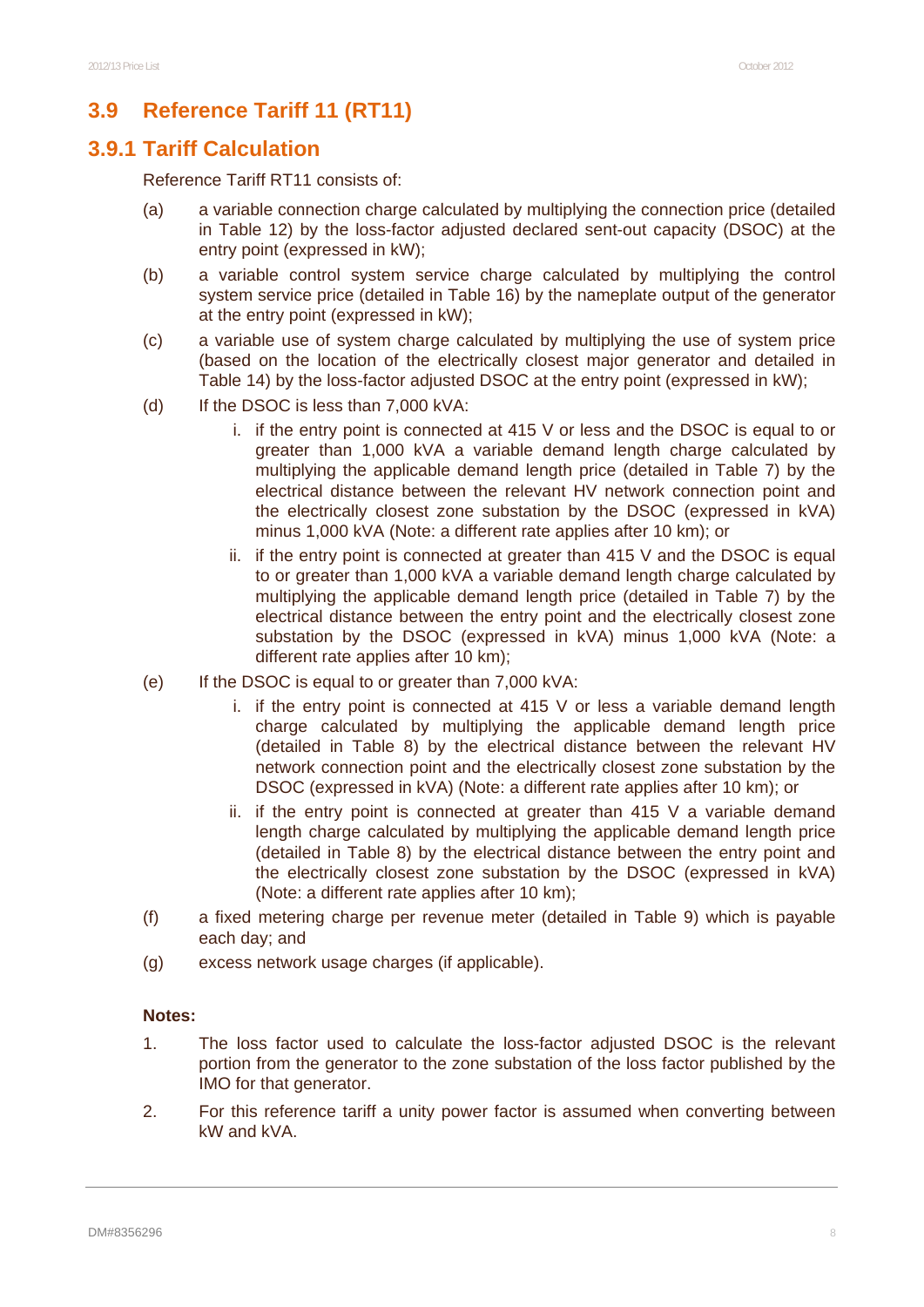# **3.9.2 Excess Network Usage Charges**

An additional charge applies to this tariff where the peak half-hourly demand exceeds the nominated DSOC during the billing period except where Western Power deems the export of power in excess of DSOC was required for power system reliability and security purposes.

The excess network usage charge (ENUC) is calculated by applying a factor to the excess usage as follows:

 $ENUC = ENUC$   $_{Transmission} + ENUC$   $_{Distivation}$ 

**Where** 

|                                 | ENUC $_{\text{Transmission}}$ = ENUM * (PD $_{\text{kW}}$ – DSOC $_{\text{kW}}$ ) * TEPC / DSOC $_{\text{kW}}$                                                             |
|---------------------------------|----------------------------------------------------------------------------------------------------------------------------------------------------------------------------|
| <b>ENUC</b> <i>Distribution</i> | $=$ ENUM $*$ (PD <sub>kVA</sub> – DSOC <sub>kVA</sub> ) $*$ (DLC) / DSOC <sub>kVA</sub>                                                                                    |
| <b>ENUM</b>                     | is the Excess network usage multiplier factor, which is set at 2                                                                                                           |
| PD.                             | is the peak half-hourly demand during the billing period (expressed<br>in kVA and kW)                                                                                      |
| <b>DSOC</b>                     | is the nominated DSOC for the billing period (expressed in kVA and<br>kW                                                                                                   |
| <b>TEPC</b>                     | is the sum of the variable connection charge, variable control<br>system service charge and variable use of system charge for the<br>billing period for the nominated DSOC |
| <b>DLC</b>                      | is the applicable variable demand length charge for the billing<br>period for the nominated DSOC                                                                           |

#### **Notes:**

1. The ENUC does not include the metering components of the tariff.

### **3.10 Reference Tariff 12 (RT12)**

Note: This tariff has been deleted and will not appear in future Price Lists.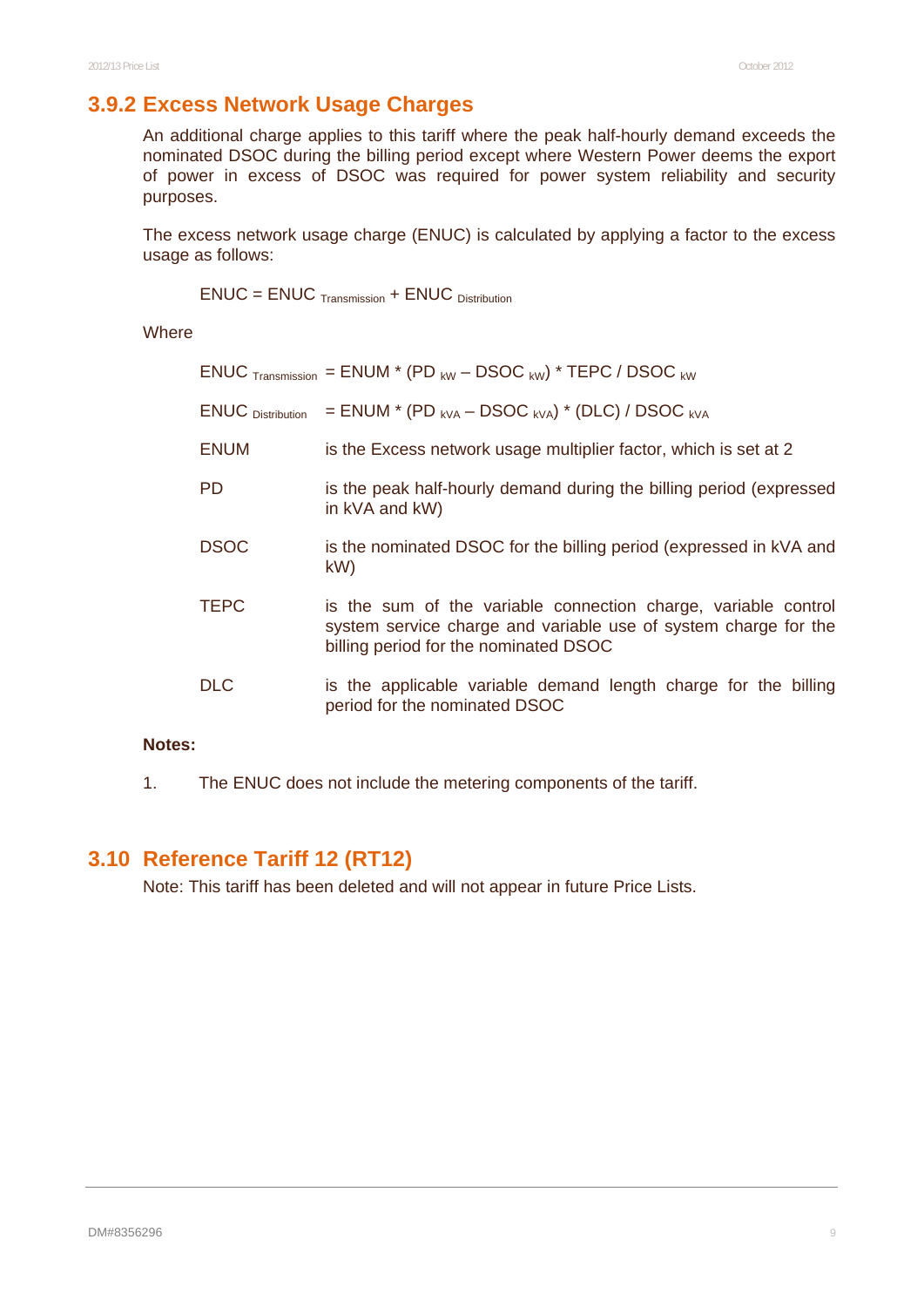#### **3.11 Reference Tariffs 13 and 14 (RT13 and RT14)**

Reference Tariffs RT13 and RT14 consist of:

- (a) a fixed use of system charge (detailed in Table 1) which is payable each day;
- (b) a variable use of system charge calculated by multiplying the energy price (detailed in Table 1) by the quantity of electricity consumed at an exit point (expressed in kWh);
- (c) a fixed metering charge per revenue meter (detailed in Table 1) which is payable each day; and
- (d) a variable metering charge calculated by multiplying the variable price (detailed in Table 1) by the quantity of electricity consumed at an exit point (expressed in kWh).

### **3.12 Reference Tariffs 15 and 16 (RT15 and RT16)**

Reference Tariffs RT15 and RT16 consist of:

- (a) a fixed use of system charge (detailed in Table 1) which is payable each day;
- (b) an on-peak use of system variable charge calculated by multiplying the on-peak energy price (detailed in Table 1) by the quantity of on-peak electricity consumed at an exit point (expressed in kWh);
- (c) an off-peak use of system variable charge calculated by multiplying the off-peak energy price (detailed in Table 1) by the quantity of off-peak electricity consumed at an exit point (expressed in kWh);
- (d) a fixed metering charge per revenue meter (detailed in Table 1) which is payable each day;
- (e) an on-peak variable metering charge calculated by multiplying the on-peak variable price (detailed in Table 1) by the quantity of on-peak electricity consumed at an exit point (expressed in kWh); and
- (f) an off-peak variable metering charge calculated by multiplying the off-peak variable price (detailed in Table 1) by the quantity of off-peak electricity consumed at an exit point (expressed in kWh).

#### **Notes:**

1. The on and off peak periods for these tariffs are defined in the following table (all times are Western Standard Time (WST)):

|             | Monday – Friday (includes public holidays) |                    |                                     | <b>Saturday - Sunday</b> |
|-------------|--------------------------------------------|--------------------|-------------------------------------|--------------------------|
|             | Off-peak                                   | <b>On-Peak</b>     | <b>Off-Peak</b>                     | <b>Off-Peak</b>          |
| <b>RT15</b> | $12:00$ am – 7:00am                        | $7:00am - 9:00pm$  | $9:00$ pm $-12:00$ am               | All times                |
| <b>RT16</b> | 12:00am – 8:00am                           | $8:00am - 10:00pm$ | $10:00 \text{pm} - 12:00 \text{am}$ | All times                |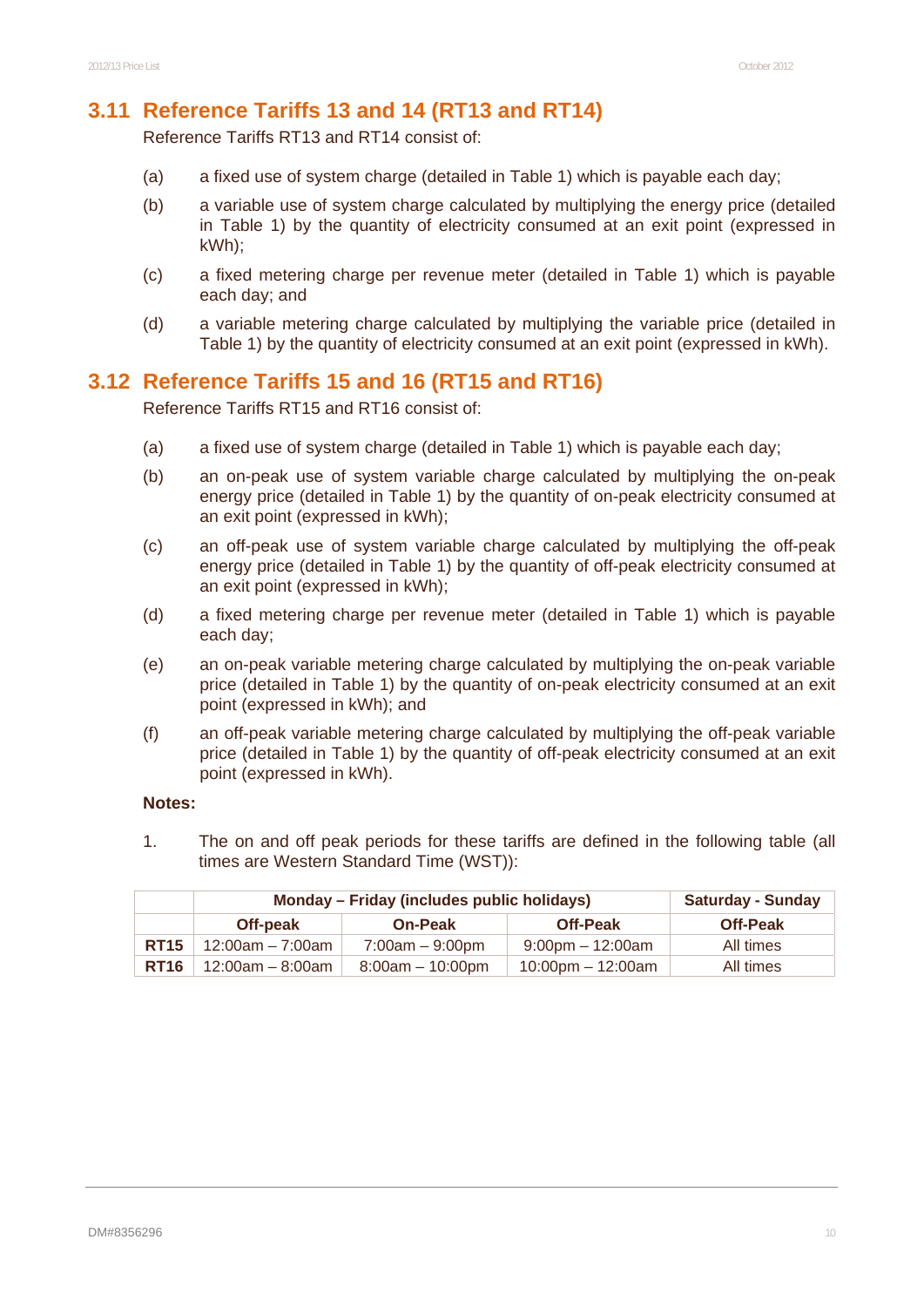# **4 TRANSMISSION TARIFF APPLICATION GUIDE**

### **4.1 Transmission Reference Tariff 1 (TRT1)**

#### **4.1.1 Tariff Calculation**

Reference Tariff TRT1 consists of:

- (a) a user-specific charge that is to be an amount per day which reflects the costs to Western Power of providing the Connection Assets under an Access Contract, which may consist of capital and non-capital costs.
- (b) a variable use of system charge calculated by multiplying the applicable use of system price (detailed in Table 13 or where there is no applicable use of system price in Table 13 for the exit point, the price calculated by Western Power in accordance with Appendix A of the Price List Information) by the contracted maximum demand (CMD) at the exit point (expressed in kW);
- (c) a variable common service charge calculated by multiplying the common service price (detailed in Table 15) by the CMD at the exit point (expressed in kW);
- (d) a variable control system service charge calculated by multiplying the control system service price (detailed in Table 17) by the CMD at the exit point (expressed in kW);
- (e) a fixed metering charge per revenue meter (detailed in Table 18) which is payable each day; and
- (f) excess network usage charges (if applicable).

#### **4.1.2 Excess Network Usage Charges**

An additional charge applies to this tariff where the peak half-hourly demand exceeds the nominated CMD during the billing period of the load.

The excess network usage charge (ENUC) is calculated by applying a factor to the excess usage as follows:

 $ENUC = ENUM * (PD - CMD) * (UOS + CON + CS + CSS) / CMD$ 

**Where** 

| <b>ENUM</b> | is the Excess network usage multiplier factor, which is set at 2                                         |
|-------------|----------------------------------------------------------------------------------------------------------|
| <b>PD</b>   | is the peak half-hourly demand during the billing period of the load<br>(expressed in kW)                |
| <b>CMD</b>  | is the nominated CMD for the billing period of the load (expressed<br>in $kW$ )                          |
| UOS.        | is the applicable variable use of system charge for the billing period<br>for the nominated CMD          |
| CON         | is the applicable User-specific charge for the billing period                                            |
| <b>CS</b>   | is the applicable variable common service charge for the billing<br>period for the nominated CMD         |
| <b>CSS</b>  | is the applicable variable control system service charge for the<br>billing period for the nominated CMD |

**Note:** The ENUC does not include the metering components of the tariff.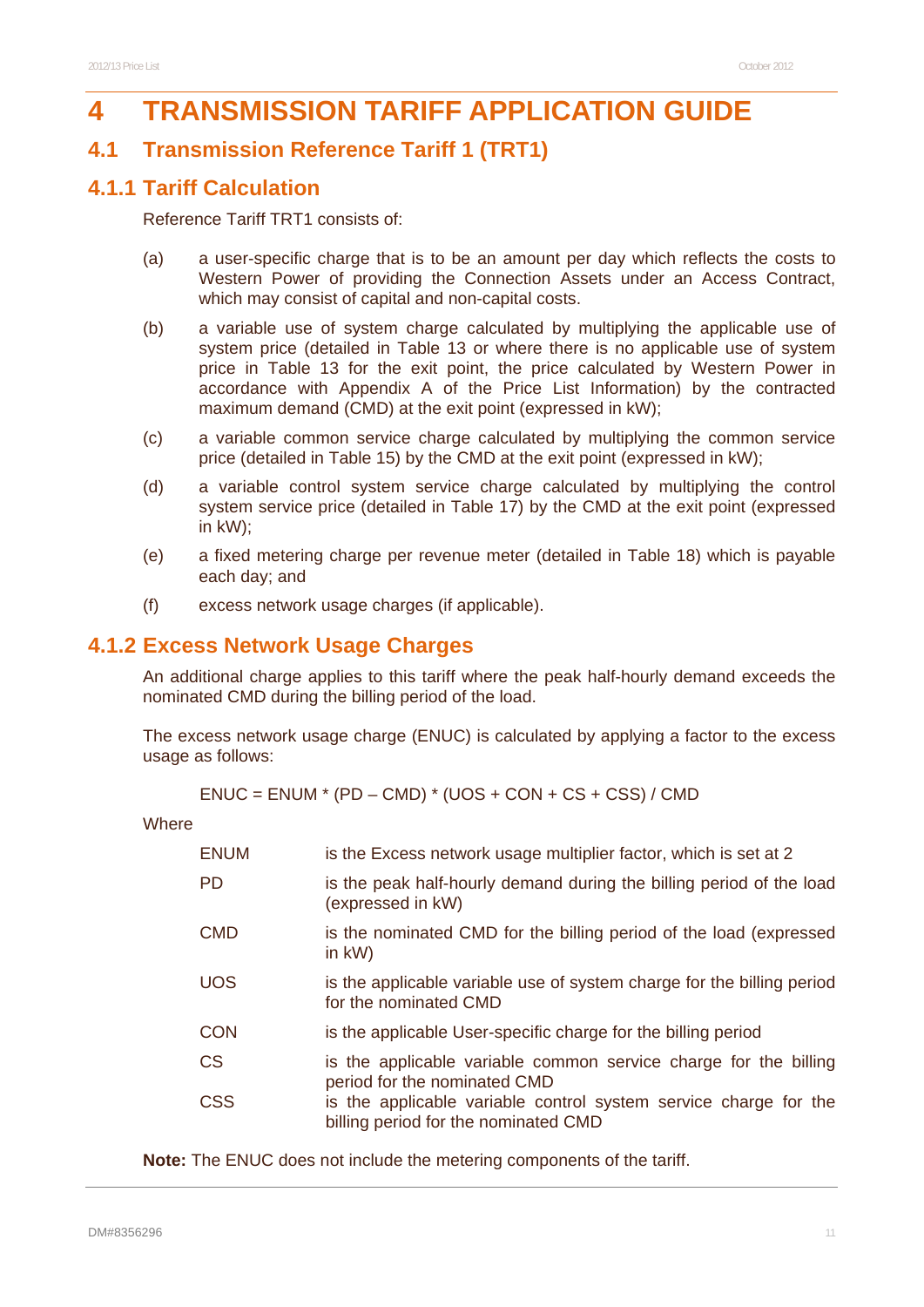### **4.2 Transmission Reference Tariff 2 (TRT2)**

### **4.2.1 Tariff Calculation**

Reference Tariff TRT2 consists of:

- (a) a user-specific charge that is to be an amount per day which reflects the costs to Western Power of providing the Connection Assets under an Access Contract, which may consist of capital and non-capital costs.
- (b) a variable use of system charge calculated by multiplying the applicable use of system price (detailed in Table 14 or where there is no applicable use of system price in Table 14 for the entry point, the price calculated by Western Power in accordance with Appendix A of the Price List Information) by the declared sent-out capacity (DSOC) at the entry point (expressed in kW);
- (c) a variable control system service charge calculated by multiplying the control system service price (detailed in Table 16) by the nameplate output of the generator at the entry point (expressed in kW);
- (d) a fixed metering charge per revenue meter (detailed in Table 18) which is payable each day; and
- (e) excess network usage charges (if applicable).

### **4.2.2 Excess Network Usage Charges**

An additional charge applies to this tariff where the peak half-hourly demand exceeds the nominated DSOC during the billing period except where Western Power deems the export of power in excess of DSOC was required for power system reliability and security purposes.

The excess network usage charge (ENUC) is calculated by applying a factor to the excess usage as follows:

 $ENUC = ENUM * (PD - DSOC) * (UOS + CON + CSS) / DSOC$ 

**Where** 

| <b>ENUM</b> | is the Excess network usage multiplier factor, which is set at 2                                 |
|-------------|--------------------------------------------------------------------------------------------------|
| <b>PD</b>   | is the peak half-hourly demand during the billing period (expressed<br>in $kW$ )                 |
| <b>DSOC</b> | is the nominated DSOC for the billing period (expressed in kW)                                   |
| <b>UOS</b>  | is the applicable variable use of system charge for the billing period<br>for the nominated DSOC |
| CON         | is the applicable User-specific charge for the billing period                                    |
| <b>CSS</b>  | is the applicable variable control system service charge for the<br>billing period               |

**Note:** The ENUC does not include the metering components of the tariff.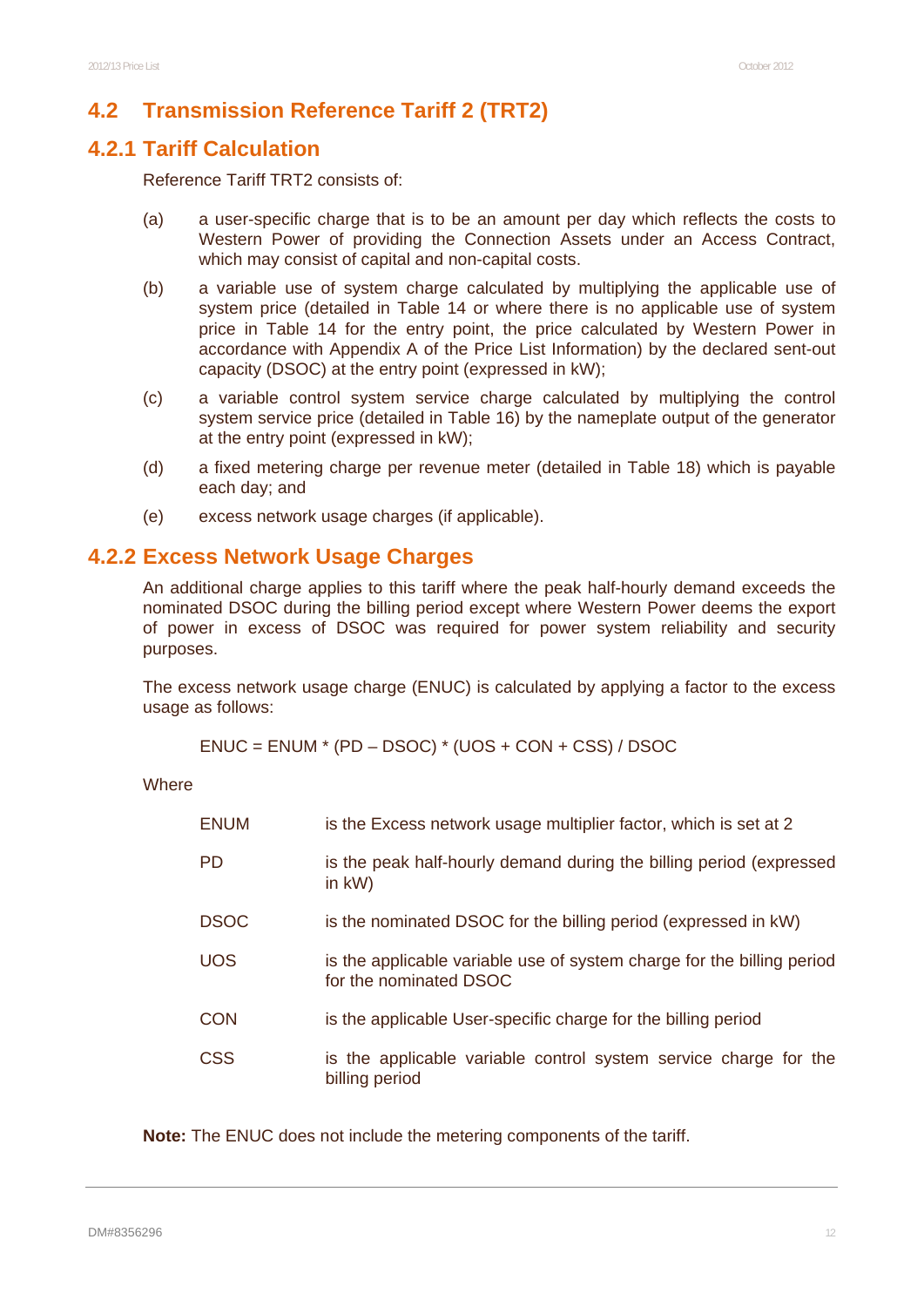# **5** PRICE TABLES<sup>1</sup>

The tables in the following sections must be used in conjunction with the details in the sections above.

Table 6, Table 13 and Table 14 include a Transmission Node Identity (TNI) to uniquely identify zone substations. The TNIs meet the standard defined by the AEMO for WA<sup>2</sup>.

All prices quoted in this Price List are **GST exclusive**.

#### **5.1 Prices for energy-based tariffs on the distribution network**

#### **5.1.1 Use of system and metering prices**

The prices in the following tables are applicable for reference tariffs **RT1, RT2, RT3, RT4, RT9, RT10, RT13, RT14, RT15** and **RT16.** 

|                                      | <b>Fixed Price</b> |                          | <b>Energy Rates</b>          |                          |
|--------------------------------------|--------------------|--------------------------|------------------------------|--------------------------|
|                                      | c/day              | c/kWh                    | <b>On Peak</b>               | <b>Off Peak</b>          |
|                                      |                    |                          | c/kWh                        | c/kWh                    |
| Reference tariff 1 - RT1             |                    |                          |                              |                          |
| <b>Transmission Use of System</b>    | 0.000              | 2.174                    | $\overline{\phantom{m}}$     | $\blacksquare$           |
| Distribution Use of System           | 43.504             | 5.993                    | $\qquad \qquad \blacksquare$ |                          |
| <b>Bundled Use of System Charges</b> | 43.504             | 8.167                    |                              |                          |
| <b>Metering Charges</b>              | 2.570              | 0.732                    | ۰                            | -                        |
| <b>Reference tariff 2 - RT2</b>      |                    |                          |                              |                          |
| <b>Transmission Use of System</b>    | 0.000              | 2.500                    | $\overline{\phantom{0}}$     | $\overline{\phantom{a}}$ |
| Distribution Use of System           | 60.991             | 7.647                    |                              |                          |
| <b>Bundled Use of System Charges</b> | 60.991             | 10.148                   |                              |                          |
| <b>Metering Charges</b>              | 2.570              | 0.732                    | ۰                            | $\overline{\phantom{a}}$ |
| <b>Reference tariff 3 - RT3</b>      |                    |                          |                              |                          |
| <b>Transmission Use of System</b>    | 0.000              | $\overline{\phantom{a}}$ | 3.843                        | 0.807                    |
| Distribution Use of System           | 46.090             |                          | 9.602                        | 2.216                    |
| <b>Bundled Use of System Charges</b> | 46.090             |                          | 13.445                       | 3.023                    |
| <b>Metering Charges</b>              | 2.570              | Ξ.                       | 0.725                        | 0.725                    |
| <b>Reference tariff 4 - RT4</b>      |                    |                          |                              |                          |
| <b>Transmission Use of System</b>    | 0.000              | $\blacksquare$           | 3.346                        | 0.807                    |
| Distribution Use of System           | 54.701             |                          | 8.144                        | 1.862                    |
| <b>Bundled Use of System Charges</b> | 54.701             |                          | 11.490                       | 2.669                    |
| <b>Metering Charges</b>              | 5.140              | ۰                        | 0.184                        | 0.184                    |
| Reference tariff 9 - RT9             |                    |                          |                              |                          |
| Transmission Use of System           | 0.000              | 1.390                    | $\overline{\phantom{a}}$     | ۰                        |
| Distribution Use of System           | 4.715              | 3.038                    |                              |                          |
| <b>Bundled Use of System Charges</b> | 4.715              | 4.428                    |                              |                          |
| Reference tariff 10 - RT10           |                    |                          |                              |                          |
| Transmission Use of System           | 0.000              | 0.891                    |                              |                          |
| Distribution Use of System           | 36.986             | 3.049                    |                              |                          |
| <b>Bundled Use of System Charges</b> | 36.986             | 3.940                    | $\overline{\phantom{a}}$     | ٠                        |

Table 1

l

<sup>&</sup>lt;sup>1</sup> Note: these tables have been re-designed for 2012/13.

<sup>2</sup> p. 5, *Operating Procedure – NEM Transmission Node Identities (TNI),* Australian Energy Market Operator, 9 January 2009.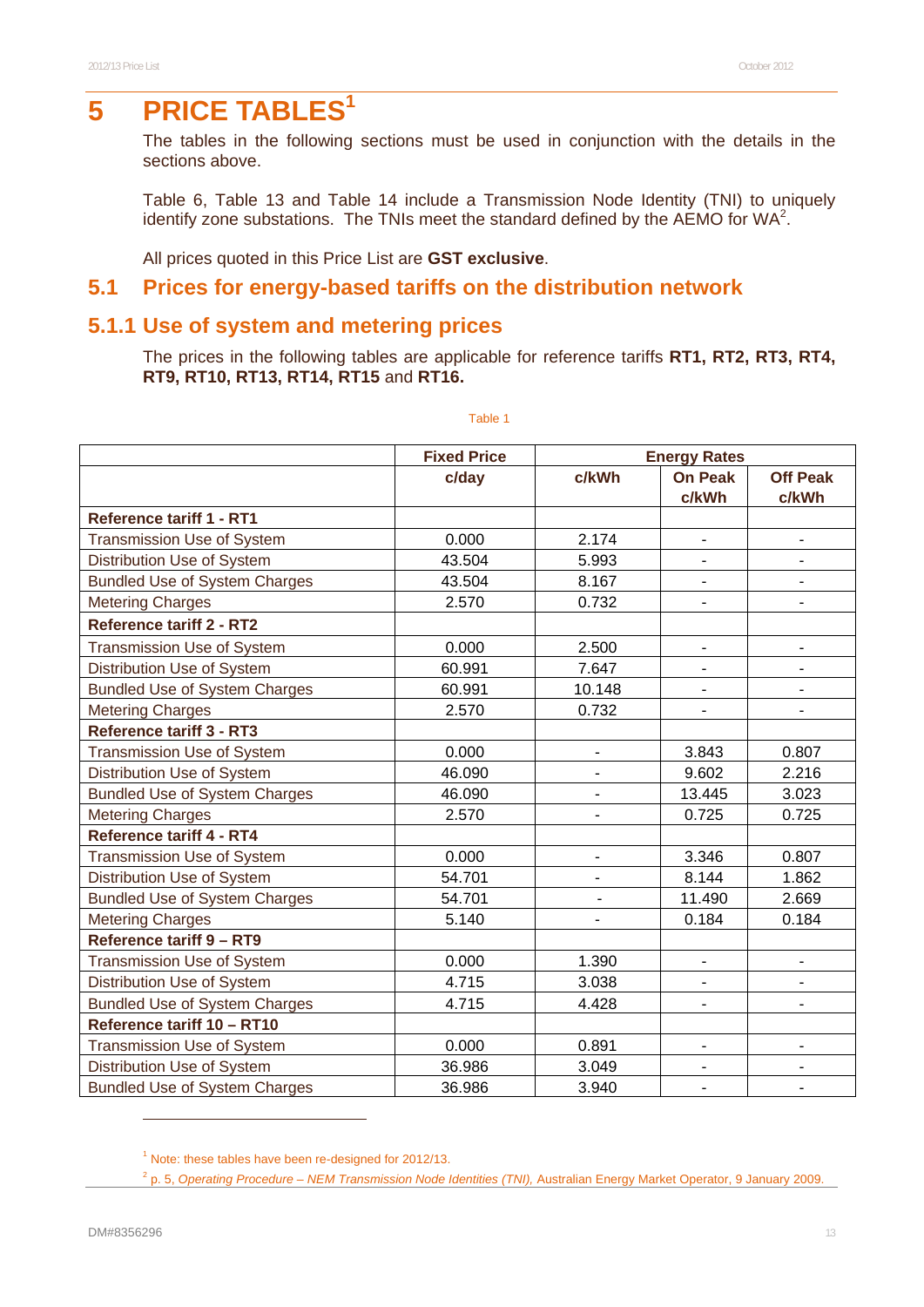| Reference tariff 13 - RT13           |        |        |        |       |
|--------------------------------------|--------|--------|--------|-------|
| <b>Transmission Use of System</b>    | 0.000  | 2.174  |        |       |
| Distribution Use of System           | 43.504 | 5.993  |        |       |
| <b>Bundled Use of System Charges</b> | 43.504 | 8.167  |        |       |
| <b>Metering Charges</b>              | 2.570  | 0.732  |        |       |
| Reference tariff 14 - RT14           |        |        |        |       |
| <b>Transmission Use of System</b>    | 0.000  | 2.500  |        |       |
| Distribution Use of System           | 60.991 | 7.647  |        |       |
| <b>Bundled Use of System Charges</b> | 60.991 | 10.148 | ۰      |       |
| <b>Metering Charges</b>              | 2.570  | 0.732  |        |       |
| Reference tariff 15 - RT15           |        |        |        |       |
| <b>Transmission Use of System</b>    | 0.000  |        | 3.843  | 0.807 |
| Distribution Use of System           | 46.090 |        | 9.602  | 2.216 |
| <b>Bundled Use of System Charges</b> | 46.090 |        | 13.445 | 3.023 |
| <b>Metering Charges</b>              | 2.570  |        | 0.725  | 0.725 |
| Reference tariff 16 - RT16           |        |        |        |       |
| <b>Transmission Use of System</b>    | 0.000  |        | 3.346  | 0.807 |
| Distribution Use of System           | 54.701 |        | 8.144  | 1.862 |
| <b>Bundled Use of System Charges</b> | 54.701 |        | 11.490 | 2.669 |
| <b>Metering Charges</b>              | 5.140  |        | 0.184  | 0.184 |

# **5.1.2 Streetlight asset prices**

The prices in the following table are applicable for reference tariff **RT9**.

#### Table 2 – Current light types

| <b>Light Specification</b> | <b>Daily Charge</b><br>c/day |
|----------------------------|------------------------------|
| 42W CFL SE                 | 27.005                       |
| 42W CFL BH                 | 28.701                       |
| 42W CFL KN                 | 32.343                       |
| 70W MH                     | 47.207                       |
| 70W HPS                    | 23.217                       |
| <b>125W MV</b>             | 28.102                       |
| <b>150W MH</b>             | 54.540                       |
| <b>150W HPS</b>            | 30.541                       |
| <b>250W MH</b>             | 54.540                       |
| <b>250W HPS</b>            | 30.541                       |

#### Table 3 – Obsolete light types

| <b>Light Specification</b> | <b>Daily Charge</b><br>c/day |
|----------------------------|------------------------------|
| 50W MV                     | 16.793                       |
| 60W MV                     | 16.793                       |
| 70W MV                     | 22.603                       |
| 80W MV                     | 22.603                       |
| <b>150W MV</b>             | 28.102                       |
| <b>250W MV</b>             | 36.658                       |
| 400W MV                    | 38.489                       |
| 40W FLU                    | 16.793                       |
| 80W HPS                    | 23.217                       |
| <b>125W HPS</b>            | 30.541                       |
| 60W INC                    | 16.793                       |
| <b>100W INC</b>            | 16.793                       |
| 80W MH                     | 22.603                       |
| 125W MH                    | 54.540                       |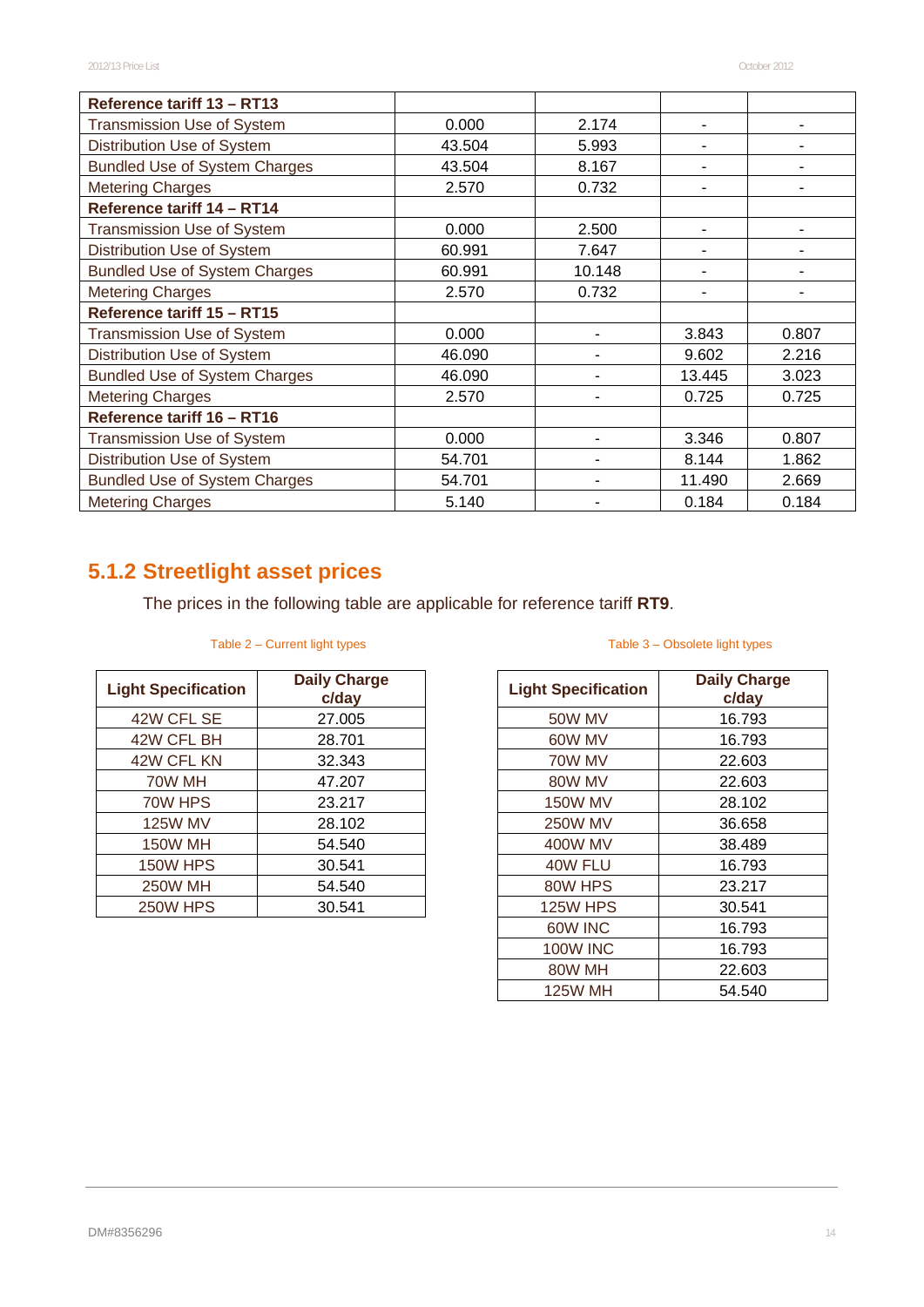# **5.2 Prices for demand-based tariffs on the distribution network (RT5**  to RT8 and RT11 $3$ )

# **5.2.1 Demand charges**

The prices in the following table are applicable for reference tariff **RT5**.

|                                                            | <b>Transmission</b>   |                                                                           |                       | <b>Distribution</b>                                                       | <b>Bundled Tariff</b> |                                                                           |  |
|------------------------------------------------------------|-----------------------|---------------------------------------------------------------------------|-----------------------|---------------------------------------------------------------------------|-----------------------|---------------------------------------------------------------------------|--|
| <b>Demand</b><br>(kVA)<br>(Lower to<br>upper<br>threshold) | <b>Fixed</b><br>c/day | <b>Demand</b><br>(in excess of<br><b>lower</b><br>threshold)<br>c/kVA/day | <b>Fixed</b><br>c/day | <b>Demand</b><br>(in excess of<br><b>lower</b><br>threshold)<br>c/kVA/day | <b>Fixed</b><br>c/day | <b>Demand</b><br>(in excess of<br><b>lower</b><br>threshold)<br>c/kVA/day |  |
| 0 to 300                                                   | 0.000                 | 26.503                                                                    | 95.663                | 39.710                                                                    | 95.663                | 66.213                                                                    |  |
| 300 to 1000                                                | 7,950.900             | 19.621                                                                    | 12,008.663            | 29.345                                                                    | 19,959.563            | 48.966                                                                    |  |
| 1000 to 1500                                               | 21,685.600            | 11.209                                                                    | 32,550.163            | 12.402                                                                    | 54,235.763            | 23.611                                                                    |  |

Table 4

The prices in the following table are applicable for reference tariff **RT6**.

#### Table 5

|                                                            | <b>Transmission</b>   |                                                                           |                       | <b>Distribution</b>                                                       | <b>Bundled Tariff</b> |                                                                           |  |
|------------------------------------------------------------|-----------------------|---------------------------------------------------------------------------|-----------------------|---------------------------------------------------------------------------|-----------------------|---------------------------------------------------------------------------|--|
| <b>Demand</b><br>(kVA)<br>(Lower to<br>upper<br>threshold) | <b>Fixed</b><br>c/day | <b>Demand</b><br>(in excess of<br><b>lower</b><br>threshold)<br>c/kVA/day | <b>Fixed</b><br>c/day | <b>Demand</b><br>(in excess of<br><b>lower</b><br>threshold)<br>c/kVA/day | <b>Fixed</b><br>c/day | <b>Demand</b><br>(in excess of<br><b>lower</b><br>threshold)<br>c/kVA/day |  |
| 0 to 300                                                   | 0.000                 | 26.503                                                                    | 727.404               | 45.192                                                                    | 727.404               | 71.695                                                                    |  |
| 300 to 1000                                                | 7,950.900             | 19.621                                                                    | 14,285.004            | 34.908                                                                    | 22,235.904            | 54.529                                                                    |  |
| 1000 to 1500                                               | 21,685.600            | 11.209                                                                    | 38,720.604            | 17.408                                                                    | 60,406.204            | 28.617                                                                    |  |

 $\overline{a}$ 

 $3$  Note that some components of RT11 are in section 5.3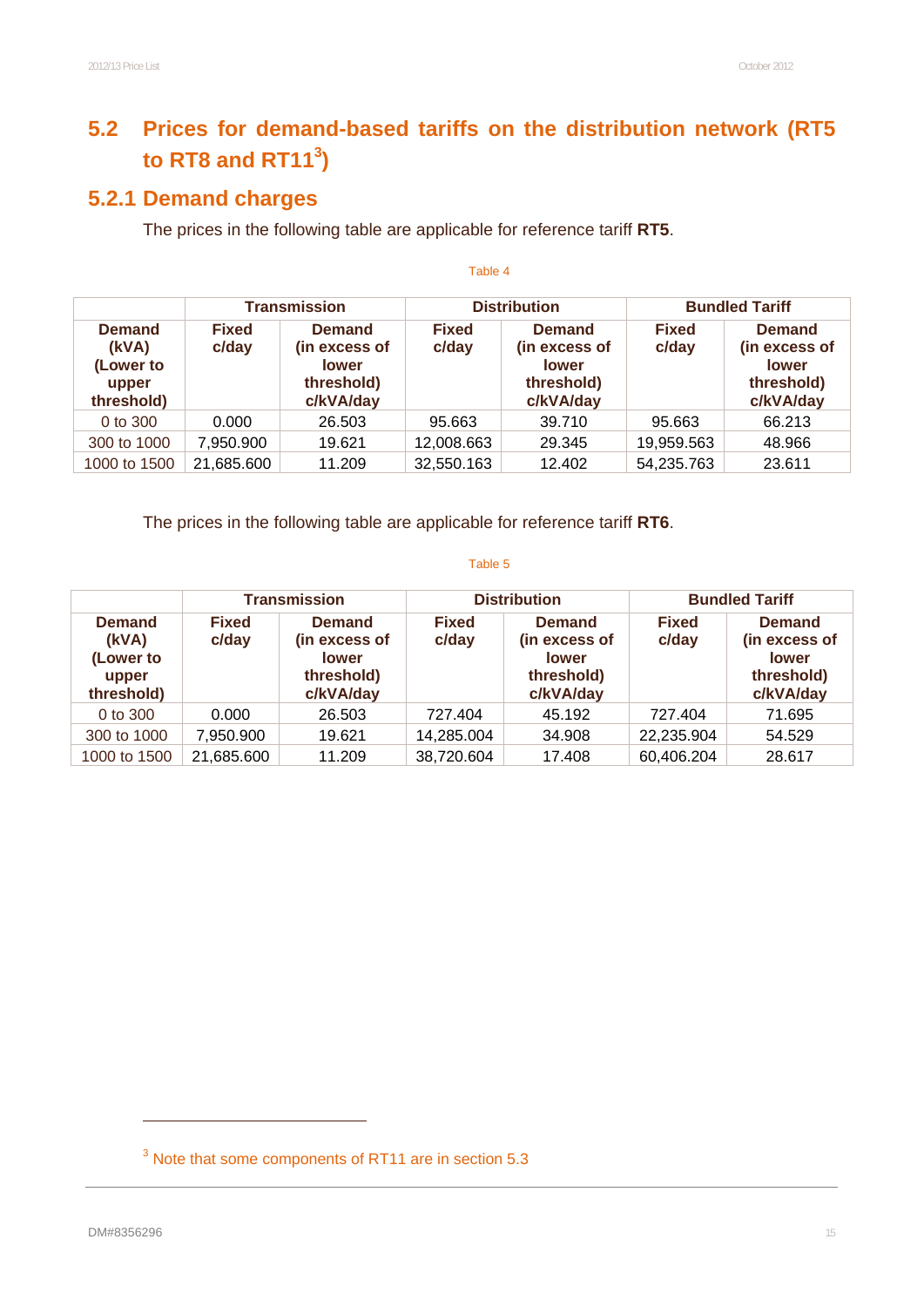# The prices in the following table are applicable for reference tariffs **RT7** and **RT8**.

|                           |             |                          |                                                   | <b>Transmission</b>                                              |                                                           |                                                   | <b>Distribution</b>                                                  |                                                           |                                                   | <b>Bundled</b>                                                   |                                                  |
|---------------------------|-------------|--------------------------|---------------------------------------------------|------------------------------------------------------------------|-----------------------------------------------------------|---------------------------------------------------|----------------------------------------------------------------------|-----------------------------------------------------------|---------------------------------------------------|------------------------------------------------------------------|--------------------------------------------------|
| Zone<br><b>Substation</b> | <b>TNI</b>  | <b>Pricing Zone</b>      | Fixed charge for first<br>(c per day)<br>1000 kVA | Demand charge for<br>1000 <kva<7000<br>(c/kVA/day)</kva<7000<br> | Demand Charge for kVA<br>(c/kVA/day)<br>2000 <sub>5</sub> | Fixed charge for first<br>(c per day)<br>1000 kVA | charge for<br>1000 <kva<7000<br>(c/kVA/day)<br/>Demand</kva<7000<br> | Demand Charge for kVA<br>(c/kVA/day)<br>0000 <sub>5</sub> | Fixed charge for first<br>(c per day)<br>1000 kVA | Demand charge for<br>1000 <kva<7000<br>(c/kVA/day)</kva<7000<br> | Demand Charge for kVA<br>(c/kVA/day)<br>0000 < 1 |
| Cook Street               | <b>WCKT</b> | CBD                      | 17,534.247                                        | 18.529                                                           | 18.387                                                    | 23,416.913                                        | 8.740                                                                | 10.837                                                    | 40,951.160                                        | 27.270                                                           | 29.224                                           |
| <b>Forrest Avenue</b>     | <b>WFRT</b> | CBD                      | 17,534.247                                        | 18.529                                                           | 18.387                                                    | 23,416.913 8.740                                  |                                                                      | 10.837                                                    | 40,951.160                                        | 27.270                                                           | 29.224                                           |
| <b>Hay Street</b>         | <b>WHAY</b> | CBD                      | 17,534.247                                        | 18.529                                                           | 18.387                                                    | 23,416.913 8.740                                  |                                                                      | 10.837                                                    | 40,951.160                                        | 27.270                                                           | 29.224                                           |
| Milligan Street           | <b>WMIL</b> | CBD                      | 17,534.247                                        | 18.529                                                           | 18.387                                                    | 23,416.913 8.740                                  |                                                                      | 10.837                                                    | 40,951.160                                        | 27.270                                                           | 29.224                                           |
| <b>Wellington Street</b>  | <b>WWNT</b> | CBD                      | 17,534.247                                        | 18.529                                                           | 18.387                                                    | 23,416.913 8.740                                  |                                                                      | 10.837                                                    | 40,951.160                                        | 27.270                                                           | 29.224                                           |
| <b>Black Flag</b>         | <b>WBKF</b> | <b>Goldfields Mining</b> | 17,534.247                                        | 37.070                                                           | 34.279                                                    | 23,416.913                                        | 4.169                                                                | 6.919                                                     | 40,951.160                                        | 41.239                                                           | 41.198                                           |
| <b>Boulder</b>            | WBLD        | Goldfields Mining        | 17,534.247                                        | 34.528                                                           | 32.100                                                    | 23,416.913 4.169                                  |                                                                      | 6.919                                                     | 40,951.160                                        | 38.697                                                           | 39.019                                           |
| <b>Bounty</b>             | <b>WBNY</b> | Goldfields Mining        | 17,534.247                                        | 66.225                                                           | 59.269                                                    | 23,416.913 4.169                                  |                                                                      | 6.919                                                     | 40,951.160                                        | 70.394                                                           | 66.188                                           |
| West Kalgoorlie           | <b>WWKT</b> | Goldfields Mining        | 17,534.247                                        | 31.627                                                           | 29.614                                                    | 23,416.913 4.169                                  |                                                                      | 6.919                                                     | 40,951.160                                        | 35.796                                                           | 36.533                                           |
| Albany                    | <b>WALB</b> | Mixed                    | 17,534.247                                        | 32.168                                                           | 30.077                                                    | 23,416.913 9.720                                  |                                                                      | 11.677                                                    | 40,951.160                                        | 41.888                                                           | 41.754                                           |
| Boddington                | <b>WBOD</b> | Mixed                    | 17,534.247                                        | 16.995                                                           | 17.072                                                    | 23,416.913 9.720                                  |                                                                      | 11.677                                                    | 40,951.160                                        | 26.715                                                           | 28.749                                           |
| <b>Bunbury Harbour</b>    | <b>WBUH</b> | Mixed                    | 17,534.247                                        | 17.027                                                           | 17.099                                                    | 23,416.913 9.720                                  |                                                                      | 11.677                                                    | 40,951.160                                        | 26.747                                                           | 28.776                                           |
| <b>Busselton</b>          | <b>WBSN</b> | Mixed                    | 17,534.247                                        | 27.947                                                           | 26.459                                                    | 23,416.913 9.720                                  |                                                                      | 11.677                                                    | 40,951.160                                        | 37.667                                                           | 38.136                                           |
| <b>Byford</b>             | <b>WBYF</b> | Mixed                    | 17,534.247                                        | 17.850                                                           | 17.805                                                    | 23,416.913 9.720                                  |                                                                      | 11.677                                                    | 40,951.160                                        | 27.570                                                           | 29.481                                           |
| Capel                     | <b>WCAP</b> | Mixed                    | 17,534.247                                        | 23.520                                                           | 22.665                                                    | 23,416.913 9.720                                  |                                                                      | 11.677                                                    | 40,951.160                                        | 33.240                                                           | 34.341                                           |
| Chapman                   | <b>WCPN</b> | Mixed                    | 17,534.247                                        | 34.225                                                           | 31.841                                                    | 23,416.913 9.720                                  |                                                                      | 11.677                                                    | 40,951.160                                        | 43.945                                                           | 43.518                                           |
| Darlington                | <b>WDTN</b> | Mixed                    | 17,534.247                                        | 19.338                                                           | 19.081                                                    | 23,416.913 9.720                                  |                                                                      | 11.677                                                    | 40,951.160                                        | 29.058                                                           | 30.757                                           |
| <b>Durlacher Street</b>   | <b>WDUR</b> | Mixed                    | 17,534.247                                        | 29.243                                                           | 27.571                                                    | 23,416.913 9.720                                  |                                                                      | 11.677                                                    | 40,951.160                                        | 38.963                                                           | 39.247                                           |
| Eneabba                   | <b>WENB</b> | Mixed                    | 17,534.247                                        | 28.082                                                           | 26.575                                                    | 23,416.913 9.720                                  |                                                                      | 11.677                                                    | 40,951.160                                        | 37.802                                                           | 38.252                                           |
| Geraldton                 | <b>WGTN</b> | Mixed                    | 17,534.247                                        | 29.243                                                           | 27.571                                                    | 23,416.913 9.720                                  |                                                                      | 11.677                                                    | 40,951.160                                        | 38.963                                                           | 39.247                                           |
| <b>Marriott Road</b>      | <b>WMRR</b> | Mixed                    | 17,534.247                                        | 16.637                                                           | 16.765                                                    | 23,416.913 9.720                                  |                                                                      | 11.677                                                    | 40,951.160                                        | 26.357                                                           | 28.442                                           |
| Muchea                    | <b>WMUC</b> | Mixed                    | 17,534.247                                        | 20.017                                                           | 19.662                                                    | 23,416.913 9.720                                  |                                                                      | 11.677                                                    | 40,951.160                                        | 29.737                                                           | 31.339                                           |
| Northam                   | <b>WNOR</b> | Mixed                    | 17,534.247                                        | 27.841                                                           | 26.369                                                    | 23,416.913 9.720                                  |                                                                      | 11.677                                                    | 40,951.160                                        | 37.561                                                           | 38.046                                           |
| Picton                    | <b>WPIC</b> | Mixed                    | 17,534.247   18.880                               |                                                                  | 18.688                                                    | 23,416.913 9.720                                  |                                                                      | 11.677                                                    | 40,951.160                                        | 28.600                                                           | 30.364                                           |
| Rangeway                  | <b>WRAN</b> | Mixed                    | 17,534.247 30.968                                 |                                                                  | 29.048                                                    | 23,416.913 9.720                                  |                                                                      | 11.677                                                    | 40,951.160                                        | 40.688                                                           | 40.725                                           |
| Sawyers Valley            | <b>WSVL</b> | Mixed                    | 17,534.247 28.447                                 |                                                                  | 26.888                                                    | 23,416.913 9.720                                  |                                                                      | 11.677                                                    | 40,951.160                                        | 38.167                                                           | 38.565                                           |
| Yanchep                   | <b>WYCP</b> | Mixed                    | 17,534.247   18.475                               |                                                                  | 18.340                                                    | 23,416.913 9.720                                  |                                                                      | 11.677                                                    | 40,951.160                                        | 28.195                                                           | 30.017                                           |
| Yilgarn                   | <b>WYLN</b> | Mixed                    | 17,534.247                                        | 30.021                                                           | 28.238                                                    | 23,416.913 9.720                                  |                                                                      | 11.677                                                    | 40,951.160                                        | 39.741                                                           | 39.914                                           |
| Baandee                   | <b>WBDE</b> | Rural                    | 17,534.247                                        | 39.555                                                           | 36.409                                                    | 23,416.913 4.472                                  |                                                                      | 7.178                                                     | 40,951.160                                        | 44.027                                                           | 43.587                                           |
| Beenup                    | <b>WBNP</b> | Rural                    | 17,534.247                                        | 42.655                                                           | 39.066                                                    | 23,416.913 4.472                                  |                                                                      | 7.178                                                     | 40,951.160                                        | 47.126                                                           | 46.244                                           |
| Bridgetown                | <b>WBTN</b> | Rural                    | 17,534.247                                        | 25.002                                                           | 23.935                                                    | 23,416.913 4.472                                  |                                                                      | 7.178                                                     | 40,951.160                                        | 29.474                                                           | 31.114                                           |
| Carrabin                  | <b>WCAR</b> | Rural                    | 17,534.247                                        | 45.394                                                           | 41.414                                                    | 23,416.913 4.472                                  |                                                                      | 7.178                                                     | 40,951.160                                        | 49.865                                                           | 48.592                                           |
| Collie                    | <b>WCOE</b> | Rural                    | 17,534.247 30.232                                 |                                                                  | 28.418                                                    | 23,416.913 4.472                                  |                                                                      | 7.178                                                     | 40,951.160                                        | 34.703                                                           | 35.596                                           |
| Coolup                    | <b>WCLP</b> | Rural                    | 17,534.247 34.164                                 |                                                                  | 31.788                                                    | 23,416.913 4.472                                  |                                                                      | 7.178                                                     | 40,951.160                                        | 38.636                                                           | 38.966                                           |
| Cunderdin                 | <b>WCUN</b> | Rural                    | 17,534.247 36.209                                 |                                                                  | 33.541                                                    | 23,416.913 4.472                                  |                                                                      | 7.178                                                     | 40,951.160                                        | 40.681                                                           | 40.719                                           |
| Katanning                 | <b>WKAT</b> | Rural                    | 17,534.247 31.547                                 |                                                                  | 29.545                                                    | 23,416.913 4.472                                  |                                                                      | 7.178                                                     | 40,951.160                                        | 36.018                                                           | 36.723                                           |
| Kellerberrin              | WKEL        | Rural                    | 17,534.247 38.451                                 |                                                                  | 35.463                                                    | 23,416.913 4.472                                  |                                                                      | 7.178                                                     | 40,951.160                                        | 42.923                                                           | 42.641                                           |
| Kojonup                   | <b>WKOJ</b> | Rural                    | 17,534.247   20.985                               |                                                                  | 20.492                                                    | 23,416.913 4.472                                  |                                                                      | 7.178                                                     | 40,951.160                                        | 25.457                                                           | 27.670                                           |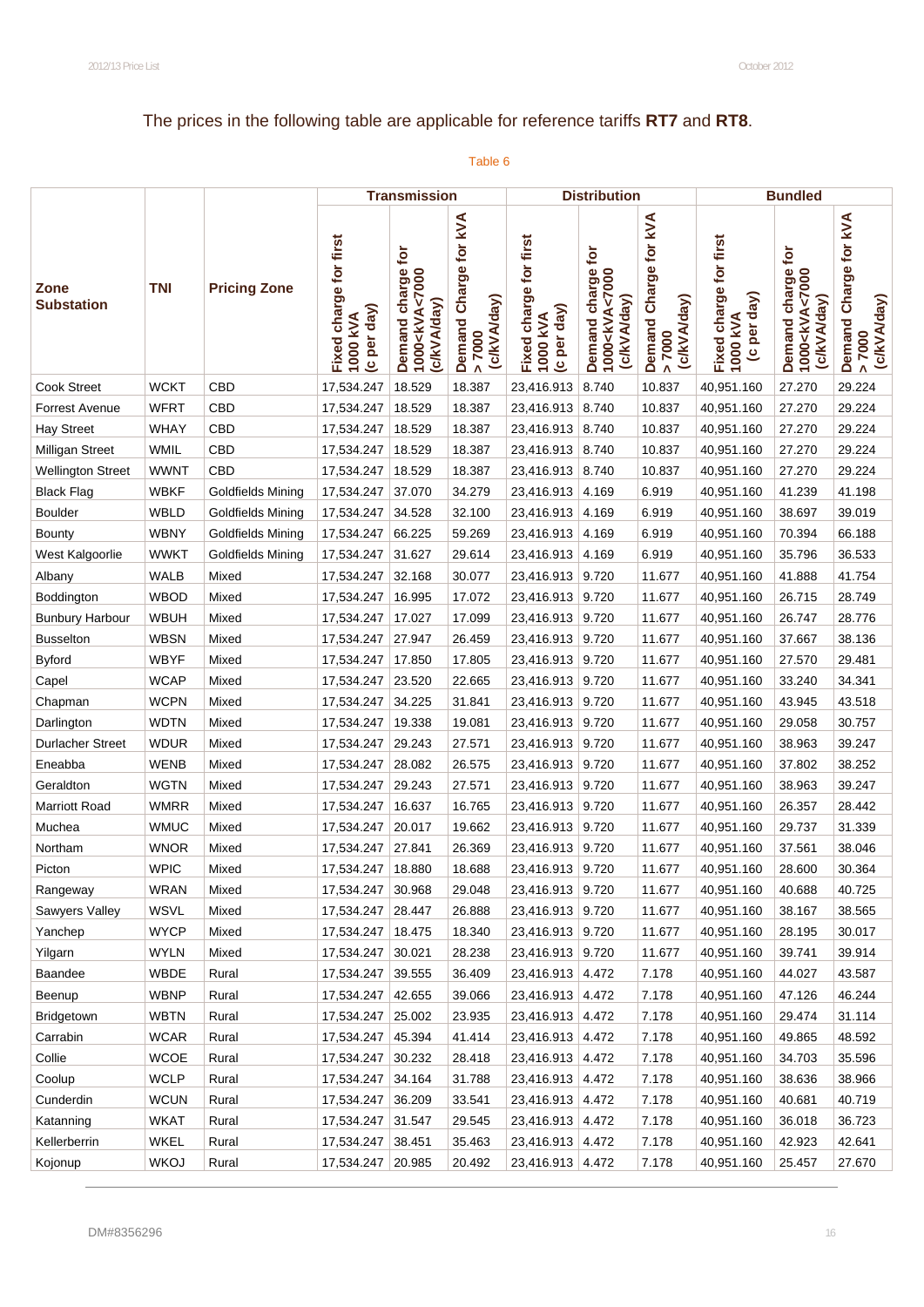|                           |             |                     |                                                   | <b>Transmission</b>                                              |                                                |                                                   | <b>Distribution</b>                                                        |                                              |                                                       | <b>Bundled</b>                                                         |                                                              |
|---------------------------|-------------|---------------------|---------------------------------------------------|------------------------------------------------------------------|------------------------------------------------|---------------------------------------------------|----------------------------------------------------------------------------|----------------------------------------------|-------------------------------------------------------|------------------------------------------------------------------------|--------------------------------------------------------------|
| Zone<br><b>Substation</b> | <b>TNI</b>  | <b>Pricing Zone</b> | Fixed charge for first<br>(c per day)<br>1000 kVA | Demand charge for<br>1000 <kva<7000<br>(c/kVA/day)</kva<7000<br> | Demand Charge for kVA<br>(c/kVA/day)<br>> 7000 | Fixed charge for first<br>(c per day)<br>1000 kVA | charge for<br>Demand charge<br>1000 <kva<7000<br>(c/kVA/day)</kva<7000<br> | Demand Charge for kVA<br>(c/kVA/day)<br>7000 | Fixed charge for first<br>per day)<br>1000 kVA<br>ల్ర | Įg<br>charge<br>1000 <kva<7000<br>(c/kVA/day)<br/>Demand</kva<7000<br> | Charge for kVA<br>(c/kVA/day)<br>Demand<br>7000<br>$\Lambda$ |
| Kondinin                  | <b>WKDN</b> | Rural               | 17,534.247                                        | 23.427                                                           | 22.586                                         | 23,416.913                                        | 4.472                                                                      | 7.178                                        | 40,951.160                                            | 27.899                                                                 | 29.764                                                       |
| Manjimup                  | <b>WMJP</b> | Rural               | 17,534.247                                        | 24.783                                                           | 23.747                                         | 23,416.913                                        | 4.472                                                                      | 7.178                                        | 40,951.160                                            | 29.255                                                                 | 30.926                                                       |
| <b>Margaret River</b>     | <b>WMRV</b> | Rural               | 17,534.247                                        | 37.886                                                           | 34.979                                         | 23,416.913 4.472                                  |                                                                            | 7.178                                        | 40,951.160                                            | 42.358                                                                 | 42.157                                                       |
| Merredin                  | WMER        | Rural               | 17,534.247                                        | 34.631                                                           | 32.188                                         | 23,416.913 4.472                                  |                                                                            | 7.178                                        | 40,951.160                                            | 39.103                                                                 | 39.367                                                       |
| Moora                     | <b>WMOR</b> | Rural               | 17,534.247                                        | 27.394                                                           | 25.985                                         | 23,416.913 4.472                                  |                                                                            | 7.178                                        | 40,951.160                                            | 31.865                                                                 | 33.163                                                       |
| <b>Mount Barker</b>       | <b>WMBR</b> | Rural               | 17,534.247                                        | 30.195                                                           | 28.386                                         | 23,416.913 4.472                                  |                                                                            | 7.178                                        | 40,951.160                                            | 34.667                                                                 | 35.565                                                       |
| Narrogin                  | <b>WNGN</b> | Rural               | 17,534.247                                        | 39.282                                                           | 36.175                                         | 23,416.913 4.472                                  |                                                                            | 7.178                                        | 40,951.160                                            | 43.754                                                                 | 43.353                                                       |
| Pinjarra                  | WPNJ        | Rural               | 17,534.247                                        | 18.167                                                           | 18.076                                         | 23,416.913                                        | 4.472                                                                      | 7.178                                        | 40,951.160                                            | 22.638                                                                 | 25.254                                                       |
| Regans                    | <b>WRGN</b> | Rural               | 17,534.247                                        | 25.948                                                           | 24.746                                         | 23,416.913 4.472                                  |                                                                            | 7.178                                        | 40,951.160                                            | 30.420                                                                 | 31.924                                                       |
| <b>Three Springs</b>      | <b>WTSG</b> | Rural               | 17,534.247                                        | 26.606                                                           | 25.310                                         | 23,416.913 4.472                                  |                                                                            | 7.178                                        | 40,951.160                                            | 31.078                                                                 | 32.488                                                       |
| Wagerup                   | <b>WWGP</b> | Rural               | 17,534.247                                        | 16.892                                                           | 16.984                                         | 23,416.913 4.472                                  |                                                                            | 7.178                                        | 40,951.160                                            | 21.364                                                                 | 24.162                                                       |
| Wagin                     | <b>WWAG</b> | Rural               | 17,534.247                                        | 30.408                                                           | 28.569                                         | 23,416.913 4.472                                  |                                                                            | 7.178                                        | 40,951.160                                            | 34.879                                                                 | 35.747                                                       |
| Wundowie                  | <b>WWUN</b> | Rural               | 17,534.247                                        | 29.779                                                           | 28.029                                         | 23,416.913 4.472                                  |                                                                            | 7.178                                        | 40,951.160                                            | 34.250                                                                 | 35.208                                                       |
| Yerbillon                 | <b>WYER</b> | Rural               | 17,534.247                                        | 44.139                                                           | 40.338                                         | 23,416.913 4.472                                  |                                                                            | 7.178                                        | 40,951.160                                            | 48.611                                                                 | 47.516                                                       |
| Amherst                   | <b>WAMT</b> | Urban               | 17,534.247                                        | 19.231                                                           | 18.989                                         | 23,416.913 1.506                                  |                                                                            | 4.636                                        | 40,951.160                                            | 20.737                                                                 | 23.625                                                       |
| Arkana                    | <b>WARK</b> | Urban               | 17,534.247                                        | 19.231                                                           | 18.989                                         | 23,416.913 1.506                                  |                                                                            | 4.636                                        | 40,951.160                                            | 20.737                                                                 | 23.625                                                       |
| Australian Paper          | <b>WAPM</b> | Urban               |                                                   |                                                                  |                                                |                                                   |                                                                            |                                              |                                                       |                                                                        |                                                              |
| Mills                     |             |                     | 17,534.247                                        | 19.231                                                           | 18.989                                         | 23,416.913 1.506                                  |                                                                            | 4.636                                        | 40,951.160                                            | 20.737                                                                 | 23.625                                                       |
| Beechboro                 | <b>WBCH</b> | Urban               | 17,534.247                                        | 19.231                                                           | 18.989                                         | 23,416.913                                        | 1.506                                                                      | 4.636                                        | 40,951.160                                            | 20.737                                                                 | 23.625                                                       |
| Belmont                   | WBEL        | Urban               | 17,534.247                                        | 19.231                                                           | 18.989                                         | 23,416.913                                        | 1.506                                                                      | 4.636                                        | 40,951.160                                            | 20.737                                                                 | 23.625                                                       |
| <b>Bentley</b>            | <b>WBTY</b> | Urban               | 17,534.247                                        | 19.231                                                           | 18.989                                         | 23,416.913 1.506                                  |                                                                            | 4.636                                        | 40,951.160                                            | 20.737                                                                 | 23.625                                                       |
| <b>Bibra Lake</b>         | <b>WBIB</b> | Urban               | 17,534.247                                        | 19.231                                                           | 18.989                                         | 23,416.913                                        | 1.506                                                                      | 4.636                                        | 40,951.160                                            | 20.737                                                                 | 23.625                                                       |
| <b>British Petroleum</b>  | <b>WBPM</b> | Urban               | 17,534.247                                        | 19.231                                                           | 18.989                                         | 23,416.913                                        | 1.506                                                                      | 4.636                                        | 40,951.160                                            | 20.737                                                                 | 23.625                                                       |
| Canning Vale              | <b>WCVE</b> | Urban               | 17,534.247                                        | 19.231                                                           | 18.989                                         | 23,416.913 1.506                                  |                                                                            | 4.636                                        | 40,951.160                                            | 20.737                                                                 | 23.625                                                       |
| <b>Clarence Street</b>    | <b>WCLN</b> | Urban               | 17,534.247   19.231                               |                                                                  | 18.989                                         | 23,416.913 1.506                                  |                                                                            | 4.636                                        | 40,951.160                                            | 20.737                                                                 | 23.625                                                       |
| Clarkson                  | <b>WCKN</b> | Urban               | 17,534.247   19.231                               |                                                                  | 18.989                                         | 23,416.913 1.506                                  |                                                                            | 4.636                                        | 40,951.160                                            | 20.737                                                                 | 23.625                                                       |
| Cockburn Cement           | <b>WCCT</b> | Urban               | 17,534.247   19.231                               |                                                                  | 18.989                                         | 23,416.913   1.506                                |                                                                            | 4.636                                        | 40,951.160                                            | 20.737                                                                 | 23.625                                                       |
| Collier                   | <b>WCOL</b> | Urban               | 17,534.247   19.231                               |                                                                  | 18.989                                         | 23,416.913 1.506                                  |                                                                            | 4.636                                        | 40,951.160                                            | 20.737                                                                 | 23.625                                                       |
| Cottesloe                 | <b>WCOT</b> | Urban               | 17,534.247   19.231                               |                                                                  | 18.989                                         | 23,416.913 1.506                                  |                                                                            | 4.636                                        | 40,951.160                                            | 20.737                                                                 | 23.625                                                       |
| <b>Edmund Street</b>      | WEDD        | Urban               | 17,534.247   19.231                               |                                                                  | 18.989                                         | 23,416.913 1.506                                  |                                                                            | 4.636                                        | 40,951.160                                            | 20.737                                                                 | 23.625                                                       |
| Forrestfield              | <b>WFFD</b> | Urban               | 17,534.247   19.231                               |                                                                  | 18.989                                         | 23,416.913   1.506                                |                                                                            | 4.636                                        | 40,951.160                                            | 20.737                                                                 | 23.625                                                       |
| Gosnells                  | <b>WGNL</b> | Urban               | 17,534.247   19.231                               |                                                                  | 18.989                                         | 23,416.913 1.506                                  |                                                                            | 4.636                                        | 40,951.160                                            | 20.737                                                                 | 23.625                                                       |
| Hadfields                 | <b>WHFS</b> | Urban               | 17,534.247                                        | 19.231                                                           | 18.989                                         | 23,416.913 1.506                                  |                                                                            | 4.636                                        | 40,951.160                                            | 20.737                                                                 | 23.625                                                       |
| Hazelmere                 | <b>WHZM</b> | Urban               | 17,534.247   19.231                               |                                                                  | 18.989                                         | 23,416.913 1.506                                  |                                                                            | 4.636                                        | 40,951.160                                            | 20.737                                                                 | 23.625                                                       |
| <b>Henley Brook</b>       | <b>WHBK</b> | Urban               | 17,534.247   19.231                               |                                                                  | 18.989                                         | 23,416.913 1.506                                  |                                                                            | 4.636                                        | 40,951.160                                            | 20.737                                                                 | 23.625                                                       |
| Herdsman Parade           | <b>WHEP</b> | Urban               | 17,534.247   19.231                               |                                                                  | 18.989                                         | 23,416.913 1.506                                  |                                                                            | 4.636                                        | 40,951.160                                            | 20.737                                                                 | 23.625                                                       |
| Joel Terrace              | <b>WJTE</b> | Urban               | 17,534.247   19.231                               |                                                                  | 18.989                                         | 23,416.913 1.506                                  |                                                                            | 4.636                                        | 40,951.160                                            | 20.737                                                                 | 23.625                                                       |
| Joondalup                 | <b>WJDP</b> | Urban               | 17,534.247   19.231                               |                                                                  | 18.989                                         | 23,416.913 1.506                                  |                                                                            | 4.636                                        | 40,951.160                                            | 20.737                                                                 | 23.625                                                       |
| Joondanna                 | <b>WJDA</b> | Urban               | 17,534.247   19.231                               |                                                                  | 18.989                                         | 23,416.913   1.506                                |                                                                            | 4.636                                        | 40,951.160                                            | 20.737                                                                 | 23.625                                                       |
| Kalamunda                 | <b>WKDA</b> | Urban               | 17,534.247   19.231                               |                                                                  | 18.989                                         | 23,416.913 1.506                                  |                                                                            | 4.636                                        | 40,951.160                                            | 20.737                                                                 | 23.625                                                       |
| Kambalda                  | <b>WKBA</b> | Urban               | 17,534.247 34.528                                 |                                                                  | 32.100                                         | 23,416.913 1.506                                  |                                                                            | 4.636                                        | 40,951.160                                            | 36.034                                                                 | 36.737                                                       |
| Kewdale                   | <b>WKDL</b> | Urban               | 17,534.247   19.231                               |                                                                  | 18.989                                         | 23,416.913 1.506                                  |                                                                            | 4.636                                        | 40,951.160                                            | 20.737                                                                 | 23.625                                                       |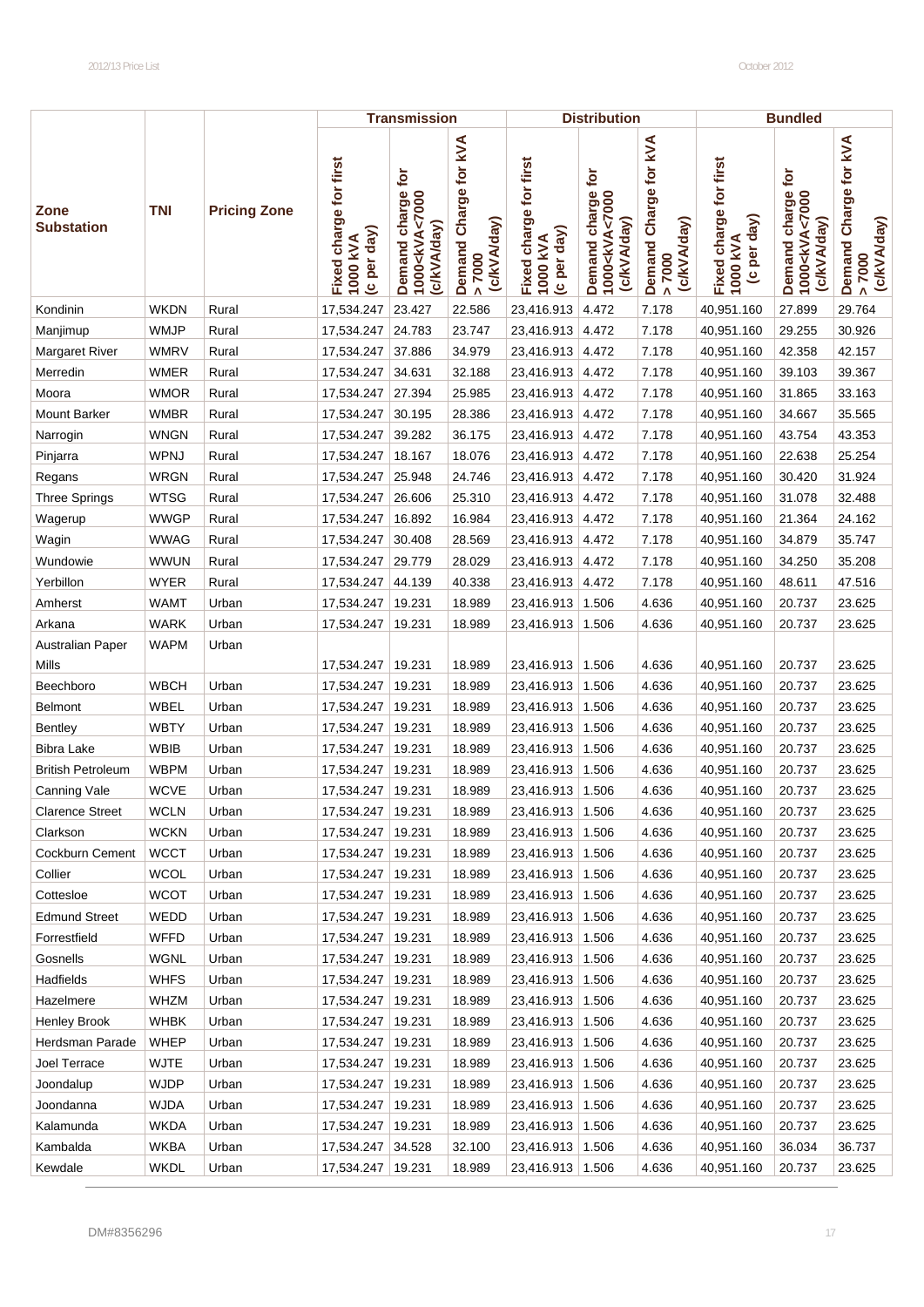|                           |             |                     |                                                   | <b>Transmission</b>                                              |                                                |                                                   | <b>Distribution</b>                                                        |                                                |                                                   | <b>Bundled</b>                                                    |                                                |
|---------------------------|-------------|---------------------|---------------------------------------------------|------------------------------------------------------------------|------------------------------------------------|---------------------------------------------------|----------------------------------------------------------------------------|------------------------------------------------|---------------------------------------------------|-------------------------------------------------------------------|------------------------------------------------|
| Zone<br><b>Substation</b> | <b>TNI</b>  | <b>Pricing Zone</b> | Fixed charge for first<br>(c per day)<br>1000 kVA | Demand charge for<br>1000 <kva<7000<br>(c/kVA/day)</kva<7000<br> | Demand Charge for kVA<br>(c/kVA/day)<br>> 7000 | Fixed charge for first<br>(c per day)<br>1000 kVA | charge for<br>Demand charge<br>1000 <kva<7000<br>(c/kVA/day)</kva<7000<br> | Demand Charge for kVA<br>(c/kVA/day)<br>> 7000 | Fixed charge for first<br>(c per day)<br>1000 kVA | ē<br>Demand charge<br>1000 <kva<7000<br>(c/kVA/day)</kva<7000<br> | Demand Charge for kVA<br>(c/kVA/day)<br>> 7000 |
| Landsdale                 | <b>WLDE</b> | Urban               | 17,534.247                                        | 19.231                                                           | 18.989                                         | 23,416.913                                        | 1.506                                                                      | 4.636                                          | 40,951.160                                        | 20.737                                                            | 23.625                                         |
| Maddington                | <b>WMDN</b> | Urban               | 17,534.247                                        | 19.231                                                           | 18.989                                         | 23,416.913                                        | 1.506                                                                      | 4.636                                          | 40,951.160                                        | 20.737                                                            | 23.625                                         |
| Malaga                    | <b>WMLG</b> | Urban               | 17,534.247                                        | 19.231                                                           | 18.989                                         | 23,416.913                                        | 1.506                                                                      | 4.636                                          | 40,951.160                                        | 20.737                                                            | 23.625                                         |
| Mandurah                  | <b>WMHA</b> | Urban               | 17,534.247                                        | 19.231                                                           | 18.989                                         | 23,416.913 1.506                                  |                                                                            | 4.636                                          | 40,951.160                                        | 20.737                                                            | 23.625                                         |
| <b>Manning Street</b>     | WMAG        | Urban               | 17,534.247                                        | 19.231                                                           | 18.989                                         | 23,416.913                                        | 1.506                                                                      | 4.636                                          | 40,951.160                                        | 20.737                                                            | 23.625                                         |
| Mason Road                | <b>WMSR</b> | Urban               | 17,534.247                                        | 19.231                                                           | 18.989                                         | 23,416.913                                        | 1.506                                                                      | 4.636                                          | 40,951.160                                        | 20.737                                                            | 23.625                                         |
| <b>Meadow Springs</b>     | <b>WMSS</b> | Urban               | 17,534.247                                        | 19.231                                                           | 18.989                                         | 23,416.913                                        | 1.506                                                                      | 4.636                                          | 40,951.160                                        | 20.737                                                            | 23.625                                         |
| <b>Medical Centre</b>     | <b>WMCR</b> | Urban               | 17,534.247                                        | 19.231                                                           | 18.989                                         | 23,416.913   1.506                                |                                                                            | 4.636                                          | 40,951.160                                        | 20.737                                                            | 23.625                                         |
| Medina                    | <b>WMED</b> | Urban               | 17,534.247                                        | 19.231                                                           | 18.989                                         | 23,416.913                                        | 1.506                                                                      | 4.636                                          | 40,951.160                                        | 20.737                                                            | 23.625                                         |
| Midland Junction          | <b>WMJX</b> | Urban               | 17,534.247                                        | 19.231                                                           | 18.989                                         | 23,416.913                                        | 1.506                                                                      | 4.636                                          | 40,951.160                                        | 20.737                                                            | 23.625                                         |
| Morley                    | <b>WMOY</b> | Urban               | 17,534.247                                        | 19.231                                                           | 18.989                                         | 23,416.913                                        | 1.506                                                                      | 4.636                                          | 40,951.160                                        | 20.737                                                            | 23.625                                         |
| Mullaloo                  | <b>WMUL</b> | Urban               | 17,534.247                                        | 19.231                                                           | 18.989                                         | 23,416.913 1.506                                  |                                                                            | 4.636                                          | 40,951.160                                        | 20.737                                                            | 23.625                                         |
| Mundaring Weir            | <b>WMWR</b> | Urban               | 17,534.247                                        | 19.231                                                           | 18.989                                         | 23,416.913                                        | 1.506                                                                      | 4.636                                          | 40,951.160                                        | 20.737                                                            | 23.625                                         |
| Murdoch                   | <b>WMUR</b> | Urban               | 17,534.247                                        | 19.231                                                           | 18.989                                         | 23,416.913                                        | 1.506                                                                      | 4.636                                          | 40,951.160                                        | 20.737                                                            | 23.625                                         |
| Myaree                    | <b>WMYR</b> | Urban               | 17,534.247                                        | 19.231                                                           | 18.989                                         | 23,416.913                                        | 1.506                                                                      | 4.636                                          | 40,951.160                                        | 20.737                                                            | 23.625                                         |
| Nedlands                  | <b>WNED</b> | Urban               | 17,534.247                                        | 19.231                                                           | 18.989                                         | 23,416.913   1.506                                |                                                                            | 4.636                                          | 40,951.160                                        | 20.737                                                            | 23.625                                         |
| North Beach               | <b>WNBH</b> | Urban               | 17,534.247                                        | 19.231                                                           | 18.989                                         | 23,416.913                                        | 1.506                                                                      | 4.636                                          | 40,951.160                                        | 20.737                                                            | 23.625                                         |
| North Fremantle           | <b>WNFL</b> | Urban               | 17,534.247                                        | 19.231                                                           | 18.989                                         | 23,416.913                                        | 1.506                                                                      | 4.636                                          | 40,951.160                                        | 20.737                                                            | 23.625                                         |
| North Perth               | <b>WNPH</b> | Urban               | 17,534.247                                        | 19.231                                                           | 18.989                                         | 23,416.913                                        | 1.506                                                                      | 4.636                                          | 40,951.160                                        | 20.737                                                            | 23.625                                         |
| OConnor                   | <b>WOCN</b> | Urban               | 17,534.247                                        | 19.231                                                           | 18.989                                         | 23,416.913 1.506                                  |                                                                            | 4.636                                          | 40,951.160                                        | 20.737                                                            | 23.625                                         |
| Osborne Park              | <b>WOPK</b> | Urban               | 17,534.247                                        | 19.231                                                           | 18.989                                         | 23,416.913                                        | 1.506                                                                      | 4.636                                          | 40,951.160                                        | 20.737                                                            | 23.625                                         |
| Padbury                   | <b>WPBY</b> | Urban               | 17,534.247                                        | 19.231                                                           | 18.989                                         | 23,416.913                                        | 1.506                                                                      | 4.636                                          | 40,951.160                                        | 20.737                                                            | 23.625                                         |
| Piccadilly                | <b>WPCY</b> | Urban               | 17,534.247                                        | 32.997                                                           | 30.788                                         | 23,416.913                                        | 1.506                                                                      | 4.636                                          | 40,951.160                                        | 34.503                                                            | 35.424                                         |
| Riverton                  | <b>WRTN</b> | Urban               | 17,534.247                                        | 19.231                                                           | 18.989                                         | 23,416.913   1.506                                |                                                                            | 4.636                                          | 40,951.160                                        | 20.737                                                            | 23.625                                         |
| Rivervale                 | WRVE        | Urban               | 17,534.247   19.231                               |                                                                  | 18.989                                         | 23,416.913 1.506                                  |                                                                            | 4.636                                          | 40,951.160                                        | 20.737                                                            | 23.625                                         |
| Rockingham                | <b>WROH</b> | Urban               | 17,534.247                                        | 19.231                                                           | 18.989                                         | 23,416.913   1.506                                |                                                                            | 4.636                                          | 40,951.160                                        | 20.737                                                            | 23.625                                         |
| Shenton Park              | <b>WSPA</b> | Urban               | 17,534.247                                        | 19.231                                                           | 18.989                                         | 23,416.913 1.506                                  |                                                                            | 4.636                                          | 40,951.160                                        | 20.737                                                            | 23.625                                         |
| Sth Ftle Power            | WSFT        | Urban               |                                                   |                                                                  |                                                |                                                   |                                                                            |                                                |                                                   |                                                                   |                                                |
| Station                   |             |                     | 17,534.247                                        | 19.231                                                           | 18.989                                         | 23,416.913 1.506                                  |                                                                            | 4.636                                          | 40,951.160                                        | 20.737                                                            | 23.625                                         |
| Southern River            | <b>WSNR</b> | Urban               | 17,534.247   19.231                               |                                                                  | 18.989                                         | 23,416.913   1.506                                |                                                                            | 4.636                                          | 40,951.160                                        | 20.737                                                            | 23.625                                         |
| <b>Tate Street</b>        | <b>WTTS</b> | Urban               | 17,534.247                                        | 19.231                                                           | 18.989                                         | 23,416.913   1.506                                |                                                                            | 4.636                                          | 40,951.160                                        | 20.737                                                            | 23.625                                         |
| University                | <b>WUNI</b> | Urban               | 17,534.247   19.231                               |                                                                  | 18.989                                         | 23,416.913 1.506                                  |                                                                            | 4.636                                          | 40,951.160                                        | 20.737                                                            | 23.625                                         |
| Victoria Park             | <b>WVPA</b> | Urban               | 17,534.247   19.231                               |                                                                  | 18.989                                         | 23,416.913 1.506                                  |                                                                            | 4.636                                          | 40,951.160                                        | 20.737                                                            | 23.625                                         |
| Waikiki                   | <b>WWAI</b> | Urban               | 17,534.247   19.231                               |                                                                  | 18.989                                         | 23,416.913   1.506                                |                                                                            | 4.636                                          | 40,951.160                                        | 20.737                                                            | 23.625                                         |
| Wanneroo                  | <b>WWNO</b> | Urban               | 17,534.247                                        | 19.231                                                           | 18.989                                         | 23,416.913 1.506                                  |                                                                            | 4.636                                          | 40,951.160                                        | 20.737                                                            | 23.625                                         |
| Welshpool                 | <b>WWEL</b> | Urban               | 17,534.247   19.231                               |                                                                  | 18.989                                         | 23,416.913 1.506                                  |                                                                            | 4.636                                          | 40,951.160                                        | 20.737                                                            | 23.625                                         |
| <b>Wembley Downs</b>      | <b>WWDN</b> | Urban               | 17,534.247   19.231                               |                                                                  | 18.989                                         | 23,416.913 1.506                                  |                                                                            | 4.636                                          | 40,951.160                                        | 20.737                                                            | 23.625                                         |
| Willeton                  | <b>WWLN</b> | Urban               | 17,534.247   19.231                               |                                                                  | 18.989                                         | 23,416.913   1.506                                |                                                                            | 4.636                                          | 40,951.160                                        | 20.737                                                            | 23.625                                         |
| Yokine                    | <b>WYKE</b> | Urban               | 17,534.247   19.231                               |                                                                  | 18.989                                         | 23,416.913 1.506                                  |                                                                            | 4.636                                          | 40,951.160                                        | 20.737                                                            | 23.625                                         |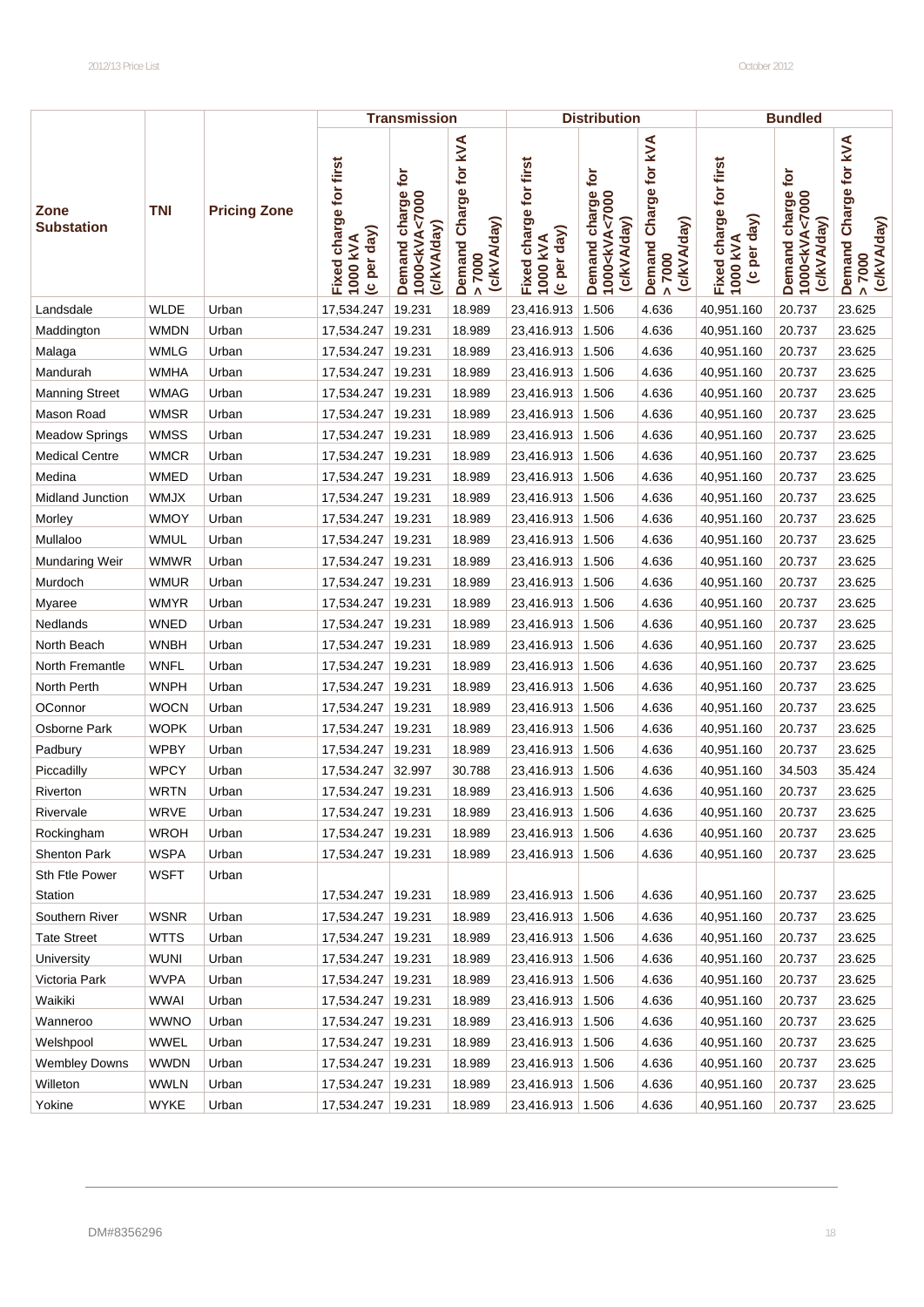### **5.2.2 Demand length charges**

The prices in the following table are applicable for reference tariffs **RT5, RT6, RT7, RT8**  and **RT11** and the CMD/DSOC is between 1,000 and 7,000 kVA.

#### Table 7

|                     | <b>Demand-Length Charge</b>                               |                                                                     |  |  |  |  |  |
|---------------------|-----------------------------------------------------------|---------------------------------------------------------------------|--|--|--|--|--|
| <b>Pricing Zone</b> | For kVA >1000 and first<br>10 km length<br>(c/kVA.km/day) | For $kVA > 1000$ and<br>length in excess of 10 km<br>(c/kVA.km/day) |  |  |  |  |  |
| <b>CBD</b>          | 0.000                                                     | 0.000                                                               |  |  |  |  |  |
| Urban               | 1.093                                                     | 0.765                                                               |  |  |  |  |  |
| Mining              | 0.235                                                     | 0.164                                                               |  |  |  |  |  |
| Mixed               | 0.537                                                     | 0.376                                                               |  |  |  |  |  |
| Rural               | 0.357                                                     | 0.250                                                               |  |  |  |  |  |

The prices in the following table are applicable for reference tariffs **RT7, RT8** and **RT11** and the CMD/DSOC is at least 7,000 kVA.

#### Table 8

|                     | <b>Demand-Length Charge</b>              |                                                 |  |  |  |  |  |
|---------------------|------------------------------------------|-------------------------------------------------|--|--|--|--|--|
| <b>Pricing Zone</b> | For first 10 km length<br>(c/kVA.km/day) | For length in excess of 10 km<br>(c/kVA.km/day) |  |  |  |  |  |
| <b>CBD</b>          | 0.000                                    | 0.000                                           |  |  |  |  |  |
| Urban               | 0.937                                    | 0.656                                           |  |  |  |  |  |
| Mining              | 0.201                                    | 0.141                                           |  |  |  |  |  |
| Mixed               | 0.460                                    | 0.322                                           |  |  |  |  |  |
| Rural               | 0.306                                    | 0.214                                           |  |  |  |  |  |

### **5.2.3 Metering prices**

The prices in the following table are applicable for reference tariffs **RT5, RT6, RT7, RT8**  and **RT11**.

| <b>Metering Equipment Funding</b> | <b>Voltage</b>                            | c/revenue meter/day |
|-----------------------------------|-------------------------------------------|---------------------|
|                                   | <b>High Voltage</b><br>(6.6 kV or higher) | 1091.077            |
| Western Power funded              | Low voltage<br>(415 volts or less)        | 196.602             |
| Customer funded                   | <b>High Voltage</b><br>(6.6 kV or higher) | 464.053             |
|                                   | Low Voltage<br>(415 volts or less)        | 83.618              |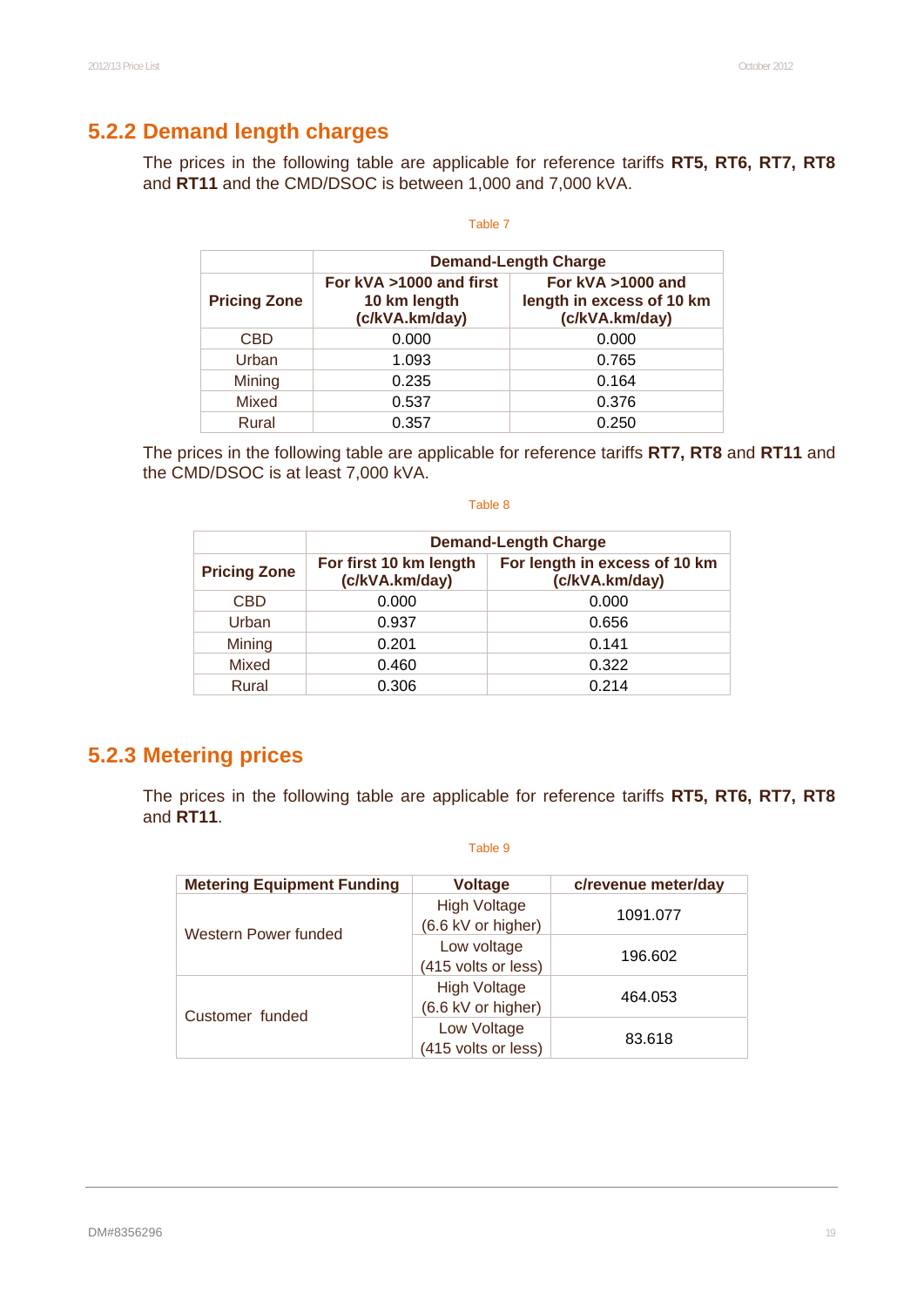# **5.2.4 Administration charges**

The prices in the following table are applicable for reference tariffs **RT7** and **RT8**.

| Table 10    |                         |  |
|-------------|-------------------------|--|
| <b>CMD</b>  | <b>Price</b><br>(c/day) |  |
| >=7,000 kVA | 5,773.000               |  |
| <7,000 kVA  | 3,315.450               |  |

#### **5.2.5 LV Prices**

The prices in the following table are applicable for reference tariff **RT8**.

| Table 11 |                         |
|----------|-------------------------|
| Category | <b>Price</b><br>(c/day) |
| Fixed    | 568.279                 |
| Demand   | 5.359/kVA               |

#### **5.2.6 Connection Price**

The prices in the following table are applicable for reference tariff **RT11**.

Table 12

|                         | <b>Connection Price</b><br>(c/kW/day) |
|-------------------------|---------------------------------------|
| <b>Connection Price</b> | 6.996                                 |

# **5.3 Transmission prices**

### **5.3.1 Use of system prices**

The prices in the following table are applicable for reference tariff **TRT1**.

| <b>Substation</b>                 | <b>TNI</b>  | <b>Use of System Price</b><br>(c/kW/day) |
|-----------------------------------|-------------|------------------------------------------|
| Albany                            | <b>WALB</b> | 18.067                                   |
| Alcoa Pinjarra                    | <b>WAPJ</b> | 7.943                                    |
| Amherst                           | <b>WAMT</b> | 4.738                                    |
| Arkana                            | <b>WARK</b> | 6.116                                    |
| <b>Australian Fused Materials</b> | <b>WAFM</b> | 3.647                                    |
| <b>Australian Paper Mills</b>     | <b>WAPM</b> | 7.062                                    |
| Baandee (WC)                      | <b>WBDE</b> | 24.097                                   |
| <b>Beckenham</b>                  | <b>WBEC</b> | 17.523                                   |
| <b>Beechboro</b>                  | <b>WBCH</b> | 5.787                                    |
| <b>Beenup</b>                     | <b>WBNP</b> | 26.890                                   |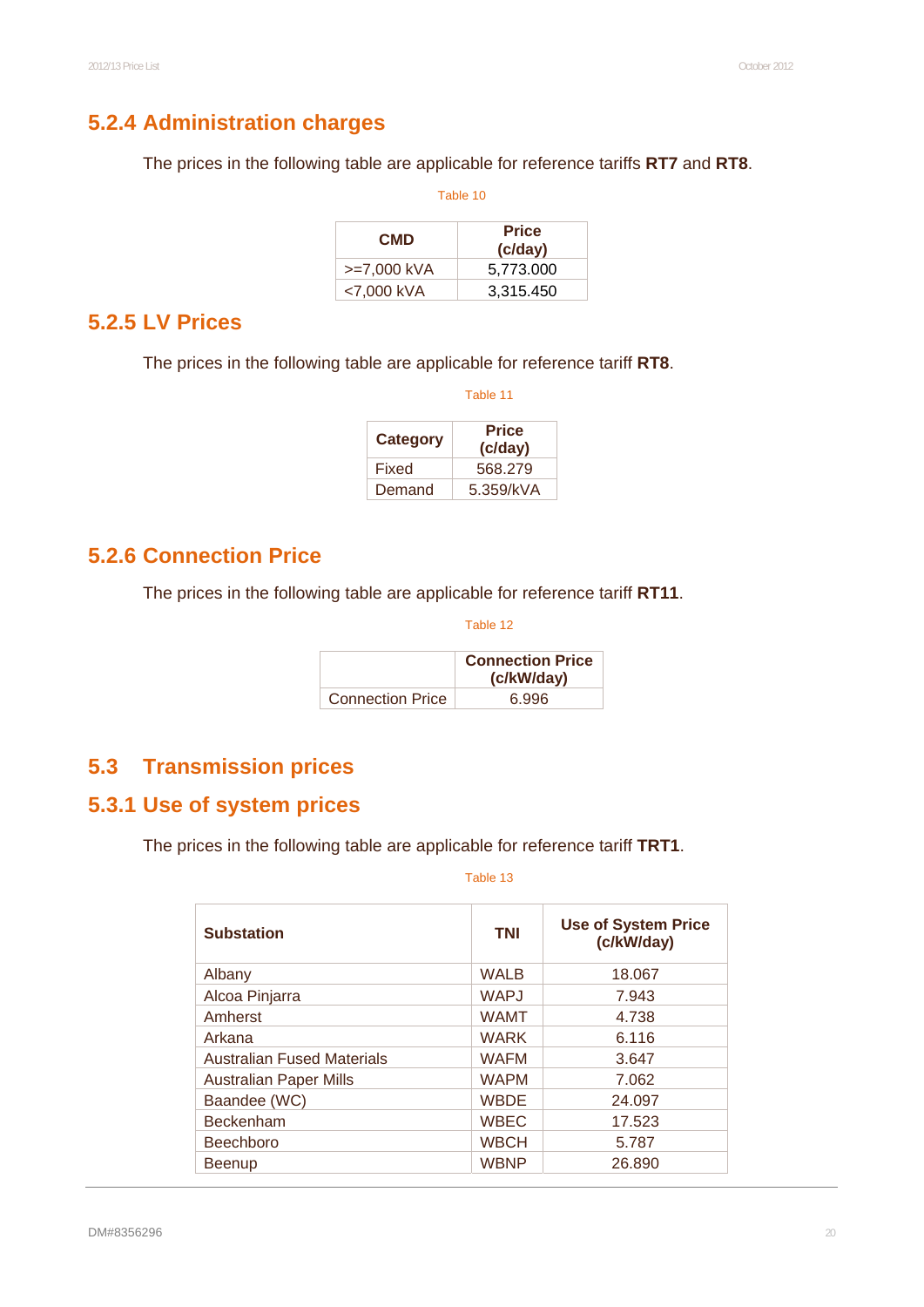| <b>Substation</b>                   | <b>TNI</b>  | <b>Use of System Price</b><br>(c/kW/day) |  |
|-------------------------------------|-------------|------------------------------------------|--|
| <b>Belmont</b>                      | <b>WBEL</b> | 4.811                                    |  |
| <b>Bentley</b>                      | <b>WBTY</b> | 8.628                                    |  |
| <b>Bibra Lake</b>                   | <b>WBIB</b> | 6.133                                    |  |
| <b>Binningup Desalination Plant</b> | <b>WBDP</b> | 3.793                                    |  |
| <b>Black Flag</b>                   | <b>WBKF</b> | 22.597                                   |  |
| <b>Boddington Gold</b>              | <b>WBGM</b> | 4.123                                    |  |
| Boddington (Local)                  | <b>WABD</b> | 4.123                                    |  |
| <b>Boddington Reynolds</b>          | <b>WRBD</b> | 3.819                                    |  |
| <b>Boulder</b>                      | <b>WBLD</b> | 20.260                                   |  |
| <b>Bounty</b>                       | <b>WBNY</b> | 49.410                                   |  |
| Bridgetown                          | <b>WBTN</b> | 10.982                                   |  |
| <b>British Petroleum</b>            | <b>WBPM</b> | 7.612                                    |  |
| <b>Broken Hill Kwinana</b>          | <b>WBHK</b> | 6.709                                    |  |
| <b>Bunbury Harbour</b>              | <b>WBUH</b> | 4.152                                    |  |
| <b>Busselton</b>                    | <b>WBSN</b> | 14.188                                   |  |
| <b>Byford</b>                       | <b>WBYF</b> | 4.908                                    |  |
| <b>Canning Vale</b>                 | <b>WCVE</b> | 4.585                                    |  |
| Capel                               | <b>WCAP</b> | 10.119                                   |  |
| Carrabin                            | <b>WCAR</b> | 29.358                                   |  |
|                                     | <b>WKMC</b> | 11.835                                   |  |
| <b>Cataby Kerr McGee</b>            | <b>WCPN</b> | 19.958                                   |  |
| Chapman                             | <b>WCLN</b> |                                          |  |
| <b>Clarence Street</b>              |             | 9.708                                    |  |
| Clarkson                            | <b>WCKN</b> | 6.589                                    |  |
| <b>Cockburn Cement</b>              | <b>WCCT</b> | 3.578                                    |  |
| <b>Cockburn Cement Ltd</b>          | <b>WCCL</b> | 3.880                                    |  |
| Collie                              | <b>WCOE</b> | 15.695                                   |  |
| Collier                             | <b>WCOL</b> | 9.934                                    |  |
| <b>Cook Street</b>                  | <b>WCKT</b> | 6.622                                    |  |
| Coolup                              | <b>WCLP</b> | 19.238                                   |  |
| Cottesloe                           | <b>WCTE</b> | 8.010                                    |  |
| Cunderdin                           | <b>WCUN</b> | 21.081                                   |  |
| Darlington                          | <b>WDTN</b> | 6.277                                    |  |
| Edgewater                           | <b>WEDG</b> | 6.140                                    |  |
| <b>Edmund Street</b>                | <b>WEDD</b> | 7.204                                    |  |
| Eneabba                             | <b>WENB</b> | 14.312                                   |  |
| <b>Forrest Ave</b>                  | <b>WFRT</b> | 10.002                                   |  |
| Forrestfield                        | <b>WFFD</b> | 6.018                                    |  |
| Geraldton                           | <b>WGTN</b> | 15.380                                   |  |
| <b>Glen Iris</b>                    | <b>WGNI</b> | 4.279                                    |  |
| <b>Golden Grove</b>                 | <b>WGGV</b> | 40.918                                   |  |
| <b>Gosnells</b>                     | <b>WGNL</b> | 4.957                                    |  |
| <b>Hadfields</b>                    | <b>WHFS</b> | 6.196                                    |  |
| <b>Hay Street</b>                   | <b>WHAY</b> | 7.632                                    |  |
| Hazelmere                           | <b>WHZM</b> | 5.186                                    |  |
| <b>Henley Brook</b>                 | <b>WHBK</b> | 5.721                                    |  |
| <b>Herdsman Parade</b>              | <b>WHEP</b> | 11.667                                   |  |
| <b>Joel Terrace</b>                 | <b>WJTE</b> | 9.639                                    |  |
| Joondalup                           | <b>WJDP</b> | 6.498                                    |  |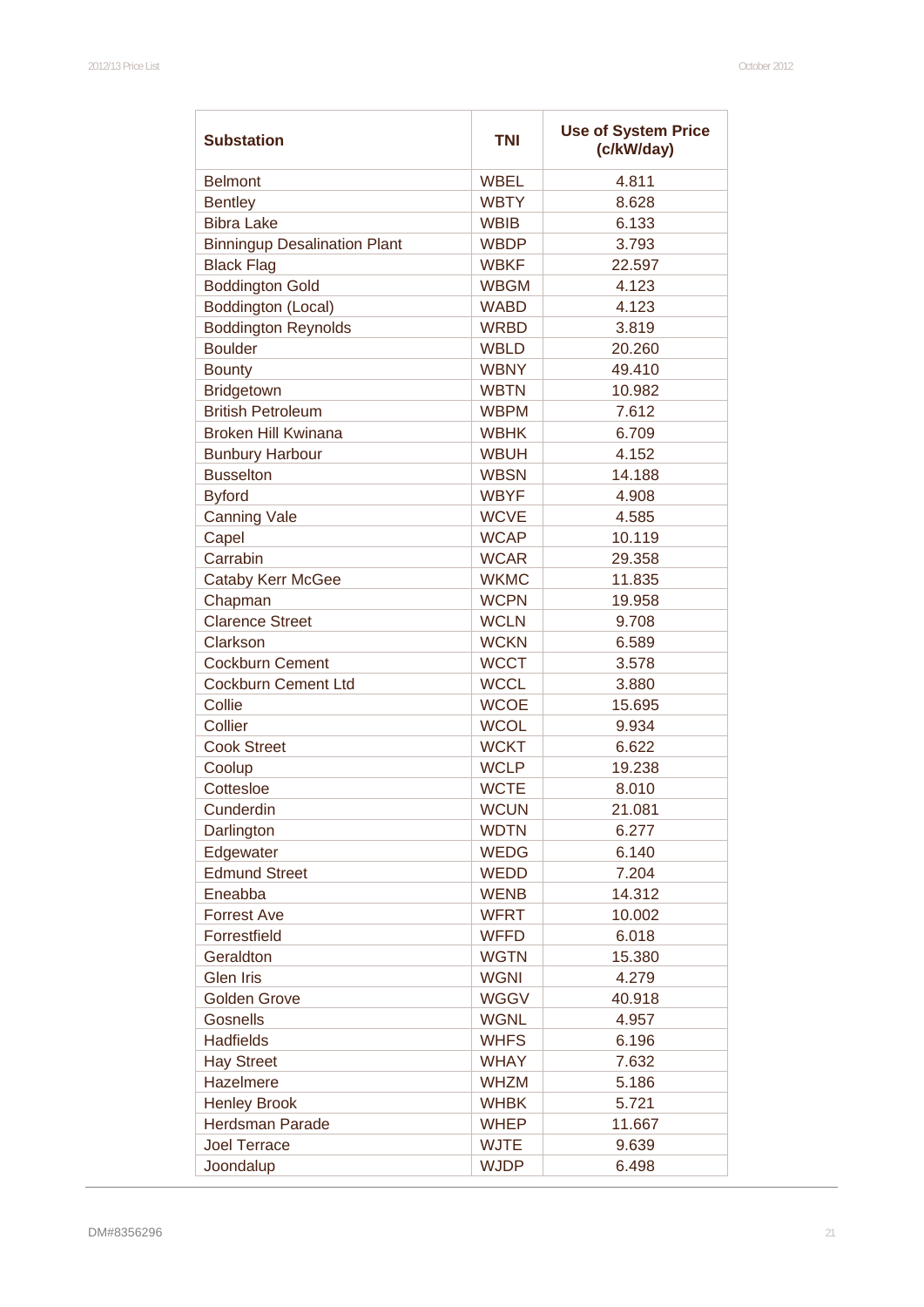| Kalamunda<br><b>WKDA</b><br>5.937<br>Katanning<br><b>WKAT</b><br>16.880<br>Kellerberrin<br><b>WKEL</b><br>23.102<br><b>WKOJ</b><br>Kojonup<br>7.362<br>Kondinin<br><b>WKDN</b><br>9.563<br>Kwinana Alcoa<br><b>WAKW</b><br>1.441<br><b>Kwinana Desalination Plant</b><br>3.749<br><b>WKDP</b><br><b>Kwinana PWS</b><br><b>WKPS</b><br>3.749<br>Landsdale<br><b>WLDE</b><br>5.607<br>Maddington<br><b>WMDN</b><br>4.883<br>Malaga<br><b>WMLG</b><br>4.904<br>Mandurah<br><b>WMHA</b><br>5.411<br>Manjimup<br><b>WMJP</b><br>10.785<br><b>Manning Street</b><br><b>WMAG</b><br>6.990<br><b>Margaret River</b><br><b>WMRV</b><br>22.593<br>Marriott Road Barrack Silicon Smelter<br><b>WBSI</b><br>4.333<br>Marriott Road (Local)<br><b>WLMR</b><br>3.793<br><b>Mason Road</b><br><b>WMSR</b><br>2.295<br><b>Mason Road CSBP</b><br><b>WCBP</b><br>4.096<br><b>Mason Road Hismelt</b><br><b>WHIS</b><br>8.968<br>Mason Road Kerr McGee<br><b>WKMK</b><br>2.295<br><b>Meadow Springs</b><br><b>WMSS</b><br>5.050<br><b>Medical Centre</b><br><b>WMCR</b><br>9.574<br>Medina<br><b>WMED</b><br>3.293<br>Merredin 66kV<br><b>WMER</b><br>19.659<br><b>Midland Junction</b><br><b>WMJX</b><br>6.615<br><b>Milligan Street</b><br><b>WMIL</b><br>8.645<br>Moora<br><b>WMOR</b><br>13.137<br><b>Morley</b><br><b>WMOY</b><br>7.004<br>Mt Barker<br><b>WMBR</b><br>15.662<br><b>WKMM</b><br>10.421<br>Muchea Kerr McGee<br><b>WLMC</b><br>Muchea (Local)<br>6.900<br>Muja PWS<br><b>WMPS</b><br>1.957<br>Mullaloo<br><b>WMUL</b><br>6.498<br>Murdoch<br><b>WMUR</b><br>4.048<br><b>Mundaring Weir</b><br><b>WMWR</b><br>11.373<br><b>WMYR</b><br>8.809<br><b>Myaree</b><br>Narrogin<br><b>WNGN</b><br>23.850<br><b>Nedlands</b><br><b>WNED</b><br>8.594 | <b>Substation</b> | <b>Use of System Price</b><br><b>TNI</b><br>(c/kW/day) |       |
|-----------------------------------------------------------------------------------------------------------------------------------------------------------------------------------------------------------------------------------------------------------------------------------------------------------------------------------------------------------------------------------------------------------------------------------------------------------------------------------------------------------------------------------------------------------------------------------------------------------------------------------------------------------------------------------------------------------------------------------------------------------------------------------------------------------------------------------------------------------------------------------------------------------------------------------------------------------------------------------------------------------------------------------------------------------------------------------------------------------------------------------------------------------------------------------------------------------------------------------------------------------------------------------------------------------------------------------------------------------------------------------------------------------------------------------------------------------------------------------------------------------------------------------------------------------------------------------------------------------------------------------------------------------------------------------------------------------------------------------------------|-------------------|--------------------------------------------------------|-------|
|                                                                                                                                                                                                                                                                                                                                                                                                                                                                                                                                                                                                                                                                                                                                                                                                                                                                                                                                                                                                                                                                                                                                                                                                                                                                                                                                                                                                                                                                                                                                                                                                                                                                                                                                               |                   |                                                        |       |
|                                                                                                                                                                                                                                                                                                                                                                                                                                                                                                                                                                                                                                                                                                                                                                                                                                                                                                                                                                                                                                                                                                                                                                                                                                                                                                                                                                                                                                                                                                                                                                                                                                                                                                                                               |                   |                                                        |       |
|                                                                                                                                                                                                                                                                                                                                                                                                                                                                                                                                                                                                                                                                                                                                                                                                                                                                                                                                                                                                                                                                                                                                                                                                                                                                                                                                                                                                                                                                                                                                                                                                                                                                                                                                               |                   |                                                        |       |
|                                                                                                                                                                                                                                                                                                                                                                                                                                                                                                                                                                                                                                                                                                                                                                                                                                                                                                                                                                                                                                                                                                                                                                                                                                                                                                                                                                                                                                                                                                                                                                                                                                                                                                                                               |                   |                                                        |       |
|                                                                                                                                                                                                                                                                                                                                                                                                                                                                                                                                                                                                                                                                                                                                                                                                                                                                                                                                                                                                                                                                                                                                                                                                                                                                                                                                                                                                                                                                                                                                                                                                                                                                                                                                               |                   |                                                        |       |
|                                                                                                                                                                                                                                                                                                                                                                                                                                                                                                                                                                                                                                                                                                                                                                                                                                                                                                                                                                                                                                                                                                                                                                                                                                                                                                                                                                                                                                                                                                                                                                                                                                                                                                                                               |                   |                                                        |       |
|                                                                                                                                                                                                                                                                                                                                                                                                                                                                                                                                                                                                                                                                                                                                                                                                                                                                                                                                                                                                                                                                                                                                                                                                                                                                                                                                                                                                                                                                                                                                                                                                                                                                                                                                               |                   |                                                        |       |
|                                                                                                                                                                                                                                                                                                                                                                                                                                                                                                                                                                                                                                                                                                                                                                                                                                                                                                                                                                                                                                                                                                                                                                                                                                                                                                                                                                                                                                                                                                                                                                                                                                                                                                                                               |                   |                                                        |       |
|                                                                                                                                                                                                                                                                                                                                                                                                                                                                                                                                                                                                                                                                                                                                                                                                                                                                                                                                                                                                                                                                                                                                                                                                                                                                                                                                                                                                                                                                                                                                                                                                                                                                                                                                               |                   |                                                        |       |
|                                                                                                                                                                                                                                                                                                                                                                                                                                                                                                                                                                                                                                                                                                                                                                                                                                                                                                                                                                                                                                                                                                                                                                                                                                                                                                                                                                                                                                                                                                                                                                                                                                                                                                                                               |                   |                                                        |       |
|                                                                                                                                                                                                                                                                                                                                                                                                                                                                                                                                                                                                                                                                                                                                                                                                                                                                                                                                                                                                                                                                                                                                                                                                                                                                                                                                                                                                                                                                                                                                                                                                                                                                                                                                               |                   |                                                        |       |
|                                                                                                                                                                                                                                                                                                                                                                                                                                                                                                                                                                                                                                                                                                                                                                                                                                                                                                                                                                                                                                                                                                                                                                                                                                                                                                                                                                                                                                                                                                                                                                                                                                                                                                                                               |                   |                                                        |       |
|                                                                                                                                                                                                                                                                                                                                                                                                                                                                                                                                                                                                                                                                                                                                                                                                                                                                                                                                                                                                                                                                                                                                                                                                                                                                                                                                                                                                                                                                                                                                                                                                                                                                                                                                               |                   |                                                        |       |
|                                                                                                                                                                                                                                                                                                                                                                                                                                                                                                                                                                                                                                                                                                                                                                                                                                                                                                                                                                                                                                                                                                                                                                                                                                                                                                                                                                                                                                                                                                                                                                                                                                                                                                                                               |                   |                                                        |       |
|                                                                                                                                                                                                                                                                                                                                                                                                                                                                                                                                                                                                                                                                                                                                                                                                                                                                                                                                                                                                                                                                                                                                                                                                                                                                                                                                                                                                                                                                                                                                                                                                                                                                                                                                               |                   |                                                        |       |
|                                                                                                                                                                                                                                                                                                                                                                                                                                                                                                                                                                                                                                                                                                                                                                                                                                                                                                                                                                                                                                                                                                                                                                                                                                                                                                                                                                                                                                                                                                                                                                                                                                                                                                                                               |                   |                                                        |       |
|                                                                                                                                                                                                                                                                                                                                                                                                                                                                                                                                                                                                                                                                                                                                                                                                                                                                                                                                                                                                                                                                                                                                                                                                                                                                                                                                                                                                                                                                                                                                                                                                                                                                                                                                               |                   |                                                        |       |
|                                                                                                                                                                                                                                                                                                                                                                                                                                                                                                                                                                                                                                                                                                                                                                                                                                                                                                                                                                                                                                                                                                                                                                                                                                                                                                                                                                                                                                                                                                                                                                                                                                                                                                                                               |                   |                                                        |       |
|                                                                                                                                                                                                                                                                                                                                                                                                                                                                                                                                                                                                                                                                                                                                                                                                                                                                                                                                                                                                                                                                                                                                                                                                                                                                                                                                                                                                                                                                                                                                                                                                                                                                                                                                               |                   |                                                        |       |
|                                                                                                                                                                                                                                                                                                                                                                                                                                                                                                                                                                                                                                                                                                                                                                                                                                                                                                                                                                                                                                                                                                                                                                                                                                                                                                                                                                                                                                                                                                                                                                                                                                                                                                                                               |                   |                                                        |       |
|                                                                                                                                                                                                                                                                                                                                                                                                                                                                                                                                                                                                                                                                                                                                                                                                                                                                                                                                                                                                                                                                                                                                                                                                                                                                                                                                                                                                                                                                                                                                                                                                                                                                                                                                               |                   |                                                        |       |
|                                                                                                                                                                                                                                                                                                                                                                                                                                                                                                                                                                                                                                                                                                                                                                                                                                                                                                                                                                                                                                                                                                                                                                                                                                                                                                                                                                                                                                                                                                                                                                                                                                                                                                                                               |                   |                                                        |       |
|                                                                                                                                                                                                                                                                                                                                                                                                                                                                                                                                                                                                                                                                                                                                                                                                                                                                                                                                                                                                                                                                                                                                                                                                                                                                                                                                                                                                                                                                                                                                                                                                                                                                                                                                               |                   |                                                        |       |
|                                                                                                                                                                                                                                                                                                                                                                                                                                                                                                                                                                                                                                                                                                                                                                                                                                                                                                                                                                                                                                                                                                                                                                                                                                                                                                                                                                                                                                                                                                                                                                                                                                                                                                                                               |                   |                                                        |       |
|                                                                                                                                                                                                                                                                                                                                                                                                                                                                                                                                                                                                                                                                                                                                                                                                                                                                                                                                                                                                                                                                                                                                                                                                                                                                                                                                                                                                                                                                                                                                                                                                                                                                                                                                               |                   |                                                        |       |
|                                                                                                                                                                                                                                                                                                                                                                                                                                                                                                                                                                                                                                                                                                                                                                                                                                                                                                                                                                                                                                                                                                                                                                                                                                                                                                                                                                                                                                                                                                                                                                                                                                                                                                                                               |                   |                                                        |       |
|                                                                                                                                                                                                                                                                                                                                                                                                                                                                                                                                                                                                                                                                                                                                                                                                                                                                                                                                                                                                                                                                                                                                                                                                                                                                                                                                                                                                                                                                                                                                                                                                                                                                                                                                               |                   |                                                        |       |
|                                                                                                                                                                                                                                                                                                                                                                                                                                                                                                                                                                                                                                                                                                                                                                                                                                                                                                                                                                                                                                                                                                                                                                                                                                                                                                                                                                                                                                                                                                                                                                                                                                                                                                                                               |                   |                                                        |       |
|                                                                                                                                                                                                                                                                                                                                                                                                                                                                                                                                                                                                                                                                                                                                                                                                                                                                                                                                                                                                                                                                                                                                                                                                                                                                                                                                                                                                                                                                                                                                                                                                                                                                                                                                               |                   |                                                        |       |
|                                                                                                                                                                                                                                                                                                                                                                                                                                                                                                                                                                                                                                                                                                                                                                                                                                                                                                                                                                                                                                                                                                                                                                                                                                                                                                                                                                                                                                                                                                                                                                                                                                                                                                                                               |                   |                                                        |       |
|                                                                                                                                                                                                                                                                                                                                                                                                                                                                                                                                                                                                                                                                                                                                                                                                                                                                                                                                                                                                                                                                                                                                                                                                                                                                                                                                                                                                                                                                                                                                                                                                                                                                                                                                               |                   |                                                        |       |
|                                                                                                                                                                                                                                                                                                                                                                                                                                                                                                                                                                                                                                                                                                                                                                                                                                                                                                                                                                                                                                                                                                                                                                                                                                                                                                                                                                                                                                                                                                                                                                                                                                                                                                                                               |                   |                                                        |       |
|                                                                                                                                                                                                                                                                                                                                                                                                                                                                                                                                                                                                                                                                                                                                                                                                                                                                                                                                                                                                                                                                                                                                                                                                                                                                                                                                                                                                                                                                                                                                                                                                                                                                                                                                               |                   |                                                        |       |
|                                                                                                                                                                                                                                                                                                                                                                                                                                                                                                                                                                                                                                                                                                                                                                                                                                                                                                                                                                                                                                                                                                                                                                                                                                                                                                                                                                                                                                                                                                                                                                                                                                                                                                                                               |                   |                                                        |       |
|                                                                                                                                                                                                                                                                                                                                                                                                                                                                                                                                                                                                                                                                                                                                                                                                                                                                                                                                                                                                                                                                                                                                                                                                                                                                                                                                                                                                                                                                                                                                                                                                                                                                                                                                               |                   |                                                        |       |
|                                                                                                                                                                                                                                                                                                                                                                                                                                                                                                                                                                                                                                                                                                                                                                                                                                                                                                                                                                                                                                                                                                                                                                                                                                                                                                                                                                                                                                                                                                                                                                                                                                                                                                                                               |                   |                                                        |       |
|                                                                                                                                                                                                                                                                                                                                                                                                                                                                                                                                                                                                                                                                                                                                                                                                                                                                                                                                                                                                                                                                                                                                                                                                                                                                                                                                                                                                                                                                                                                                                                                                                                                                                                                                               |                   |                                                        |       |
|                                                                                                                                                                                                                                                                                                                                                                                                                                                                                                                                                                                                                                                                                                                                                                                                                                                                                                                                                                                                                                                                                                                                                                                                                                                                                                                                                                                                                                                                                                                                                                                                                                                                                                                                               |                   |                                                        |       |
|                                                                                                                                                                                                                                                                                                                                                                                                                                                                                                                                                                                                                                                                                                                                                                                                                                                                                                                                                                                                                                                                                                                                                                                                                                                                                                                                                                                                                                                                                                                                                                                                                                                                                                                                               |                   |                                                        |       |
|                                                                                                                                                                                                                                                                                                                                                                                                                                                                                                                                                                                                                                                                                                                                                                                                                                                                                                                                                                                                                                                                                                                                                                                                                                                                                                                                                                                                                                                                                                                                                                                                                                                                                                                                               |                   |                                                        |       |
|                                                                                                                                                                                                                                                                                                                                                                                                                                                                                                                                                                                                                                                                                                                                                                                                                                                                                                                                                                                                                                                                                                                                                                                                                                                                                                                                                                                                                                                                                                                                                                                                                                                                                                                                               | North Beach       | <b>WNBH</b>                                            | 6.905 |
| <b>WNFL</b><br>North Fremantle<br>8.068                                                                                                                                                                                                                                                                                                                                                                                                                                                                                                                                                                                                                                                                                                                                                                                                                                                                                                                                                                                                                                                                                                                                                                                                                                                                                                                                                                                                                                                                                                                                                                                                                                                                                                       |                   |                                                        |       |
| North Perth<br><b>WNPH</b><br>5.359                                                                                                                                                                                                                                                                                                                                                                                                                                                                                                                                                                                                                                                                                                                                                                                                                                                                                                                                                                                                                                                                                                                                                                                                                                                                                                                                                                                                                                                                                                                                                                                                                                                                                                           |                   |                                                        |       |
| Northam<br><b>WNOR</b><br>14.091                                                                                                                                                                                                                                                                                                                                                                                                                                                                                                                                                                                                                                                                                                                                                                                                                                                                                                                                                                                                                                                                                                                                                                                                                                                                                                                                                                                                                                                                                                                                                                                                                                                                                                              |                   |                                                        |       |
| O'Connor<br><b>WOCN</b><br>7.982                                                                                                                                                                                                                                                                                                                                                                                                                                                                                                                                                                                                                                                                                                                                                                                                                                                                                                                                                                                                                                                                                                                                                                                                                                                                                                                                                                                                                                                                                                                                                                                                                                                                                                              |                   |                                                        |       |
| <b>WOPK</b><br><b>Osborne Park</b><br>6.853                                                                                                                                                                                                                                                                                                                                                                                                                                                                                                                                                                                                                                                                                                                                                                                                                                                                                                                                                                                                                                                                                                                                                                                                                                                                                                                                                                                                                                                                                                                                                                                                                                                                                                   |                   |                                                        |       |
| <b>WPBY</b><br>6.498<br>Padbury                                                                                                                                                                                                                                                                                                                                                                                                                                                                                                                                                                                                                                                                                                                                                                                                                                                                                                                                                                                                                                                                                                                                                                                                                                                                                                                                                                                                                                                                                                                                                                                                                                                                                                               |                   |                                                        |       |
| Parkeston<br><b>WPRK</b><br>21.059                                                                                                                                                                                                                                                                                                                                                                                                                                                                                                                                                                                                                                                                                                                                                                                                                                                                                                                                                                                                                                                                                                                                                                                                                                                                                                                                                                                                                                                                                                                                                                                                                                                                                                            |                   |                                                        |       |
| Parklands<br><b>WPLD</b><br>5.226                                                                                                                                                                                                                                                                                                                                                                                                                                                                                                                                                                                                                                                                                                                                                                                                                                                                                                                                                                                                                                                                                                                                                                                                                                                                                                                                                                                                                                                                                                                                                                                                                                                                                                             |                   |                                                        |       |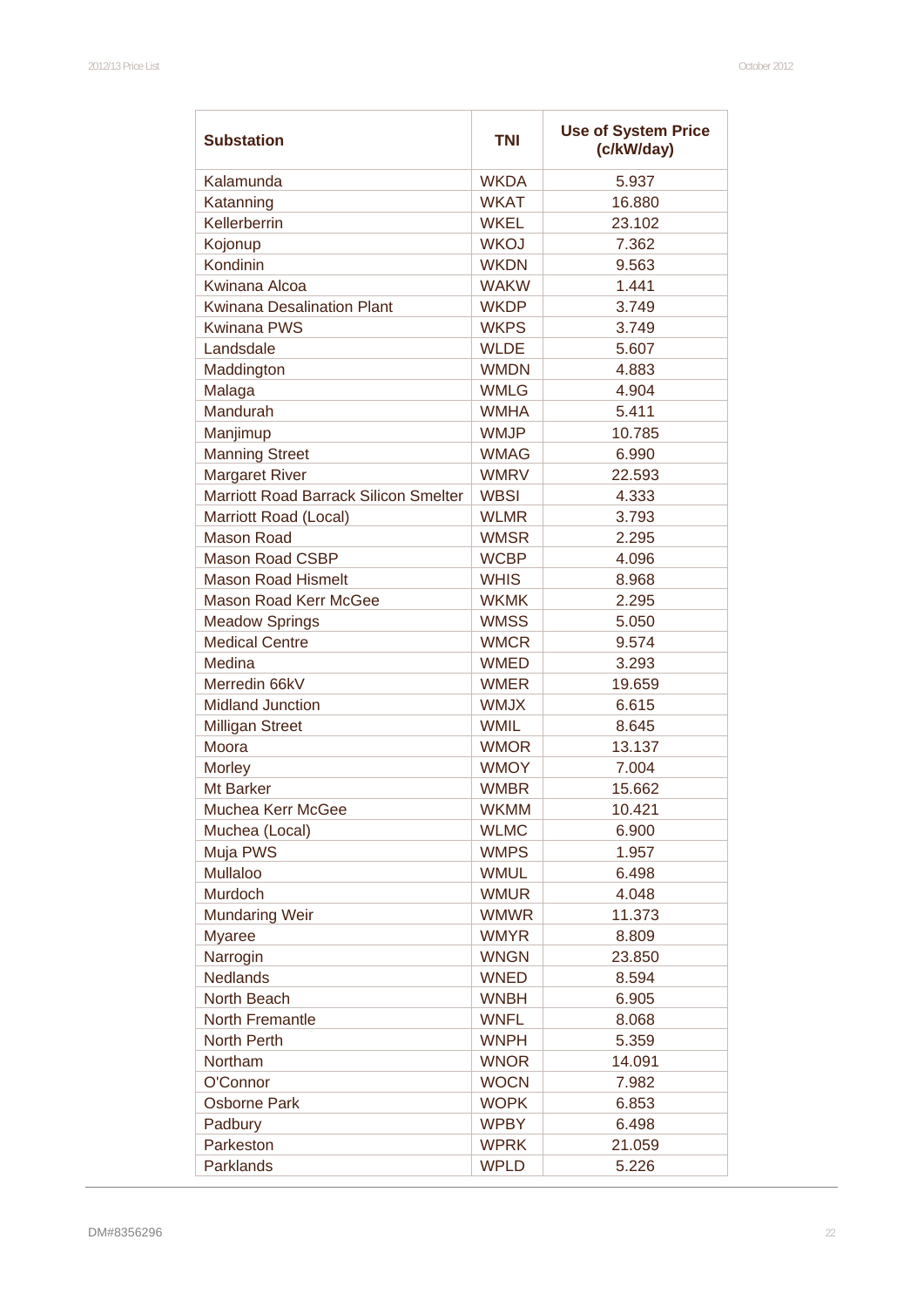| <b>Substation</b>         | <b>Use of System Price</b><br><b>TNI</b><br>(c/kW/day) |        |
|---------------------------|--------------------------------------------------------|--------|
| Piccadilly                | <b>WPCY</b>                                            | 19.164 |
| Picton 66kV               | <b>WPIC</b>                                            | 5.855  |
| Pinjarra                  | <b>WPNJ</b>                                            | 4.822  |
| Rangeway                  | <b>WRAN</b>                                            | 16.964 |
| Regans                    | <b>WRGN</b>                                            | 11.835 |
| Riverton                  | <b>WRTN</b>                                            | 4.048  |
| <b>Rivervale</b>          | <b>WRVE</b>                                            | 9.385  |
| Rockingham                | <b>WROH</b>                                            | 4.020  |
| <b>Sawyers Valley</b>     | <b>WSVY</b>                                            | 14.648 |
| <b>Shenton Park</b>       | <b>WSPA</b>                                            | 8.759  |
| <b>Southern River</b>     | <b>WSNR</b>                                            | 4.849  |
| South Fremantle 22kV      | <b>WSFT</b>                                            | 5.260  |
| <b>Summer St</b>          | <b>WSUM</b>                                            | 11.816 |
| <b>Tate Street</b>        | <b>WTTS</b>                                            | 8.401  |
| <b>Three Springs</b>      | <b>WTSG</b>                                            | 12.428 |
| <b>Tomlinson Street</b>   | <b>WTLN</b>                                            | 9.190  |
| <b>University</b>         | <b>WUNI</b>                                            | 10.438 |
| <b>Victoria Park</b>      | <b>WVPA</b>                                            | 8.154  |
| Wagerup                   | <b>WWGP</b>                                            | 3.674  |
| Wagin                     | <b>WWAG</b>                                            | 15.853 |
| Waikiki                   | <b>WWAI</b>                                            | 4.445  |
| Wangara                   | <b>WWGA</b>                                            | 6.498  |
| Wanneroo                  | <b>WWNO</b>                                            | 6.056  |
| <b>WEB Grating</b>        | <b>WWEB</b>                                            | 43.904 |
| <b>Wellington Street</b>  | <b>WWNT</b>                                            | 10.005 |
| Welshpool                 | <b>WWEL</b>                                            | 4.744  |
| <b>Wembley Downs</b>      | <b>WWDN</b>                                            | 8.786  |
| <b>West Kalgoorlie</b>    | <b>WWKT</b>                                            | 17.592 |
| <b>Western Collieries</b> | <b>WWCL</b>                                            | 2.444  |
| <b>Western Mining</b>     | <b>WWMG</b>                                            | 2.871  |
| <b>Westralian Sands</b>   | <b>WWSD</b>                                            | 8.795  |
| Willetton                 | <b>WWLN</b>                                            | 4.466  |
| Worsley                   | <b>WWOR</b>                                            | 3.155  |
| Wundowie                  | <b>WWUN</b>                                            | 15.287 |
| Yanchep                   | <b>WYCP</b>                                            | 5.483  |
| Yerbillon                 | <b>WYER</b>                                            | 28.227 |
| Yilgarn                   | <b>WYLN</b>                                            | 16.095 |
| Yokine                    | <b>WYKE</b>                                            | 6.678  |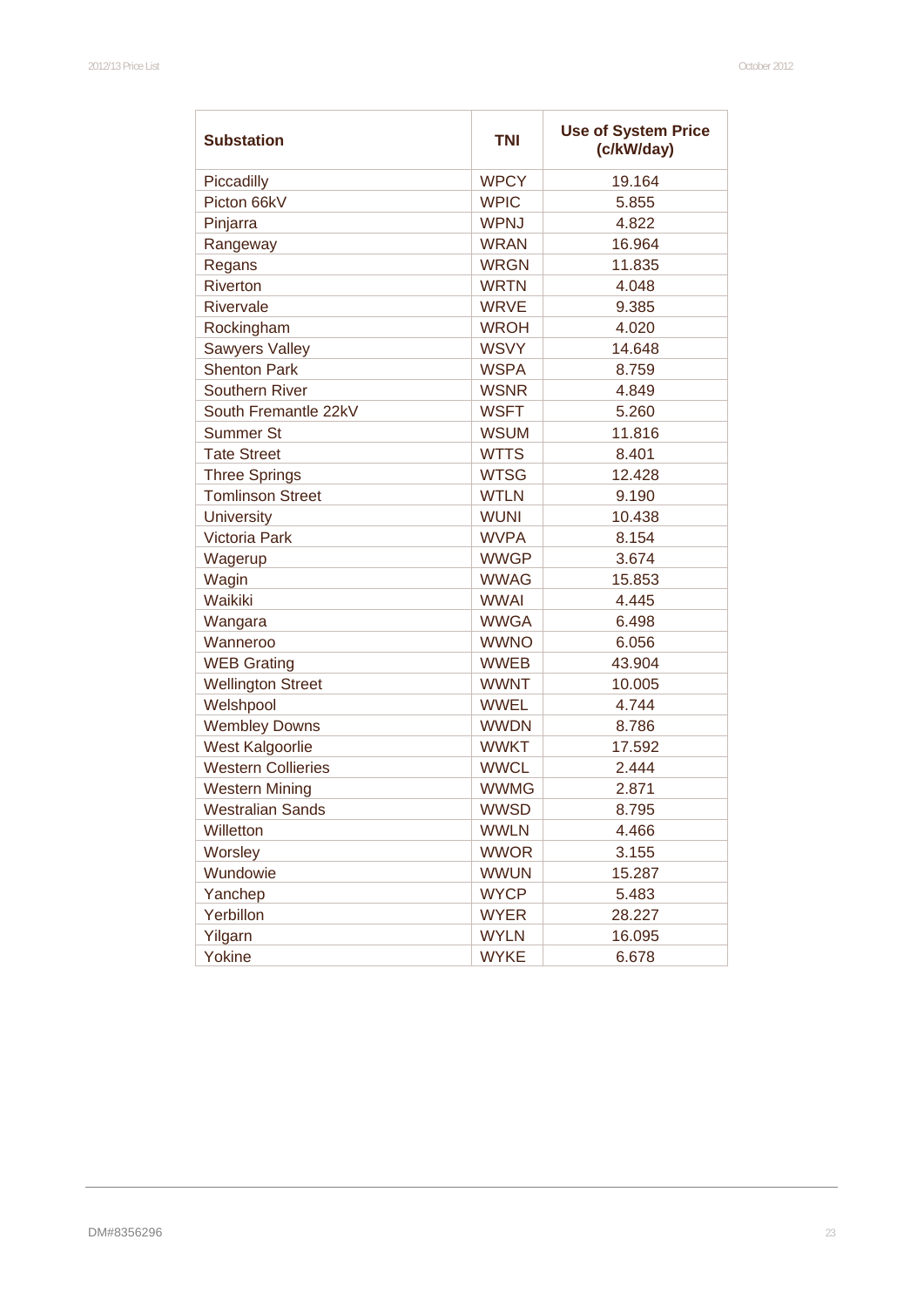#### The prices in the following table are applicable for reference tariffs **RT11** and **TRT2**.

Table 14

| <b>Substation</b>                       | <b>TNI</b>  | <b>Use of System</b><br>(c/kW/day) |
|-----------------------------------------|-------------|------------------------------------|
| Albany Windfarm                         | <b>WALB</b> | 2.648                              |
| <b>Boulder</b>                          | <b>WBLD</b> | 2.358                              |
| <b>Bluewaters</b>                       | <b>WBWP</b> | 3.276                              |
| Cockburn PWS                            | <b>WCKB</b> | 1.647                              |
| Collgar                                 | <b>WCGW</b> | 2.784                              |
| <b>Collie PWS</b>                       | <b>WCPS</b> | 2.816                              |
| <b>Emu Downs</b>                        | <b>WEMD</b> | 2.930                              |
| <b>Geraldton GT</b>                     | <b>WGTN</b> | 0.558                              |
| <b>Kemerton PWS</b>                     | <b>WKEM</b> | 2.648                              |
| Kwinana Alcoa                           | <b>WAKW</b> | 1.850                              |
| Kwinana Donaldson Road (Western Energy) | <b>WKND</b> | 1.555                              |
| <b>Kwinana PWS</b>                      | <b>WKPS</b> | 1.647                              |
| Landweir (Alinta)                       | <b>WLWT</b> | 2.441                              |
| <b>Mason Road</b>                       | <b>WMSR</b> | 1.555                              |
| <b>Mason Road Hismelt</b>               | <b>WHIS</b> | 1.350                              |
| <b>Merredin Power Station</b>           | <b>TMDP</b> | 2.784                              |
| Muja PWS                                | <b>WMPS</b> | 2.973                              |
| Mungarra GTs                            | <b>WMGA</b> | 3.235                              |
| Newgen Kwinana                          | <b>WNGK</b> | 2.100                              |
| Newgen Neerabup                         | <b>WGNN</b> | 1.614                              |
| Oakley (Alinta)                         | <b>WOLY</b> | 2.757                              |
| Parkeston                               | <b>WPKS</b> | 2.843                              |
| <b>Pinjar GTs</b>                       | <b>WPJR</b> | 1.614                              |
| Alcoa Pinjarra                          | <b>WAPJ</b> | 2.894                              |
| <b>Tiwest GT</b>                        | <b>WKMK</b> | 1.606                              |
| <b>Wagerup Alcoa</b>                    | <b>WAWG</b> | 2.009                              |
| Walkaway Windfarm                       | <b>WWWF</b> | 3.562                              |
| West Kalgoorlie GTs                     | <b>WWKT</b> | 2.311                              |
| Worsley                                 | <b>WWOR</b> | 2.474                              |

# **5.3.2 Common Service Prices**

The prices in the following table are applicable for reference tariff **TRT1**.

Table 15

|                             | <b>Common Service Price</b><br>(c/kW/day) |
|-----------------------------|-------------------------------------------|
| <b>Common Service Price</b> | 6.168                                     |

# **5.3.3 Control System Service Prices**

The prices in the following table are applicable for reference tariffs **RT11** and **TRT2**.

|                                                  | <b>Price</b><br>(c/kW/day) |
|--------------------------------------------------|----------------------------|
| <b>Control System Service Price (Generators)</b> | 0.133                      |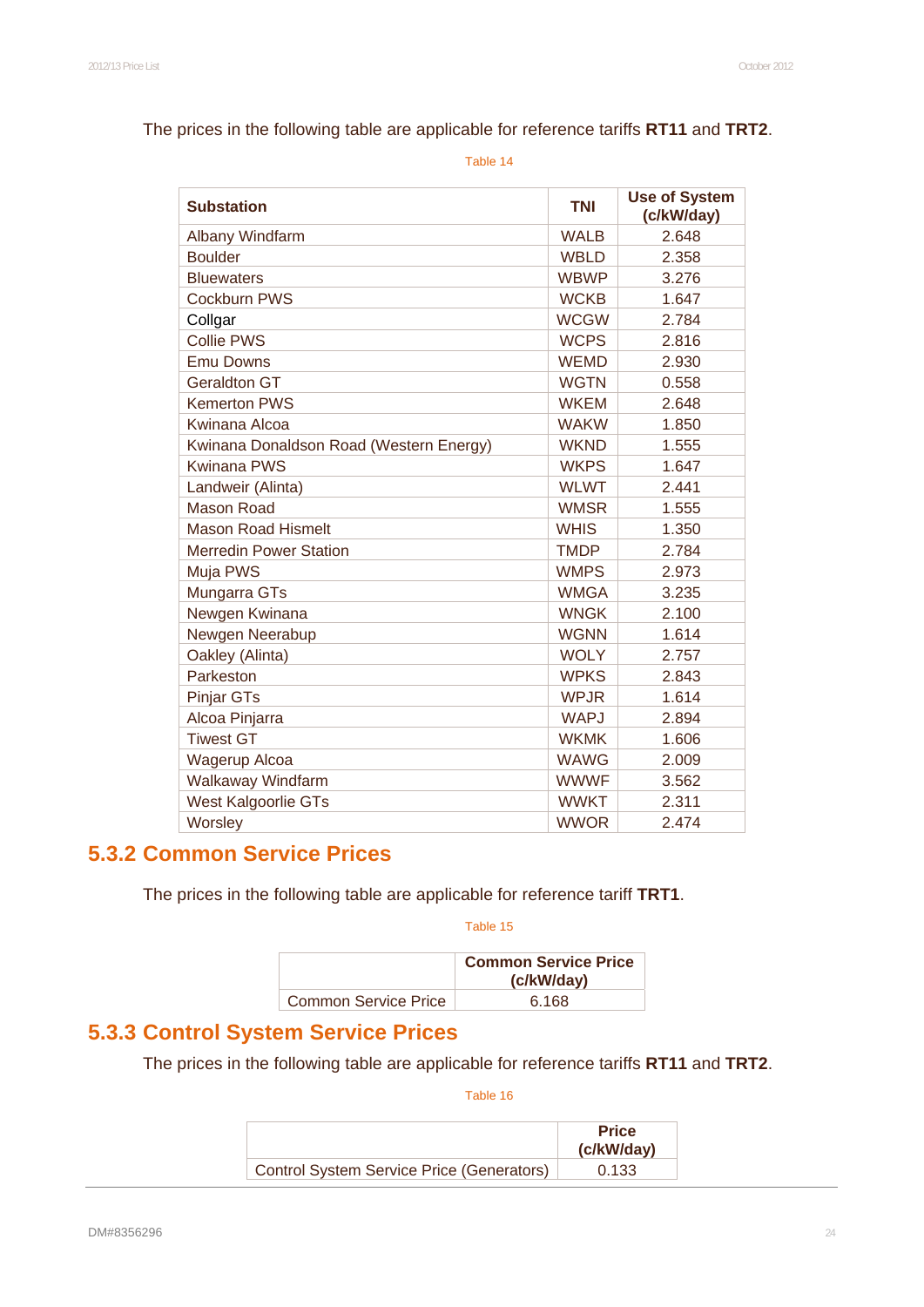#### The prices in the following table are applicable for reference tariff **TRT1**.

Table 17

|                                      | <b>Price</b><br>(c/kW/day) |
|--------------------------------------|----------------------------|
| Control System Service Price (Loads) | 1.018                      |

# **5.3.4 Metering prices**

The prices in the following table are applicable for reference tariffs **TRT1** and **TRT2**.

|                              | c/metering unit/day |
|------------------------------|---------------------|
| <b>Transmission Metering</b> | 4,233.137           |